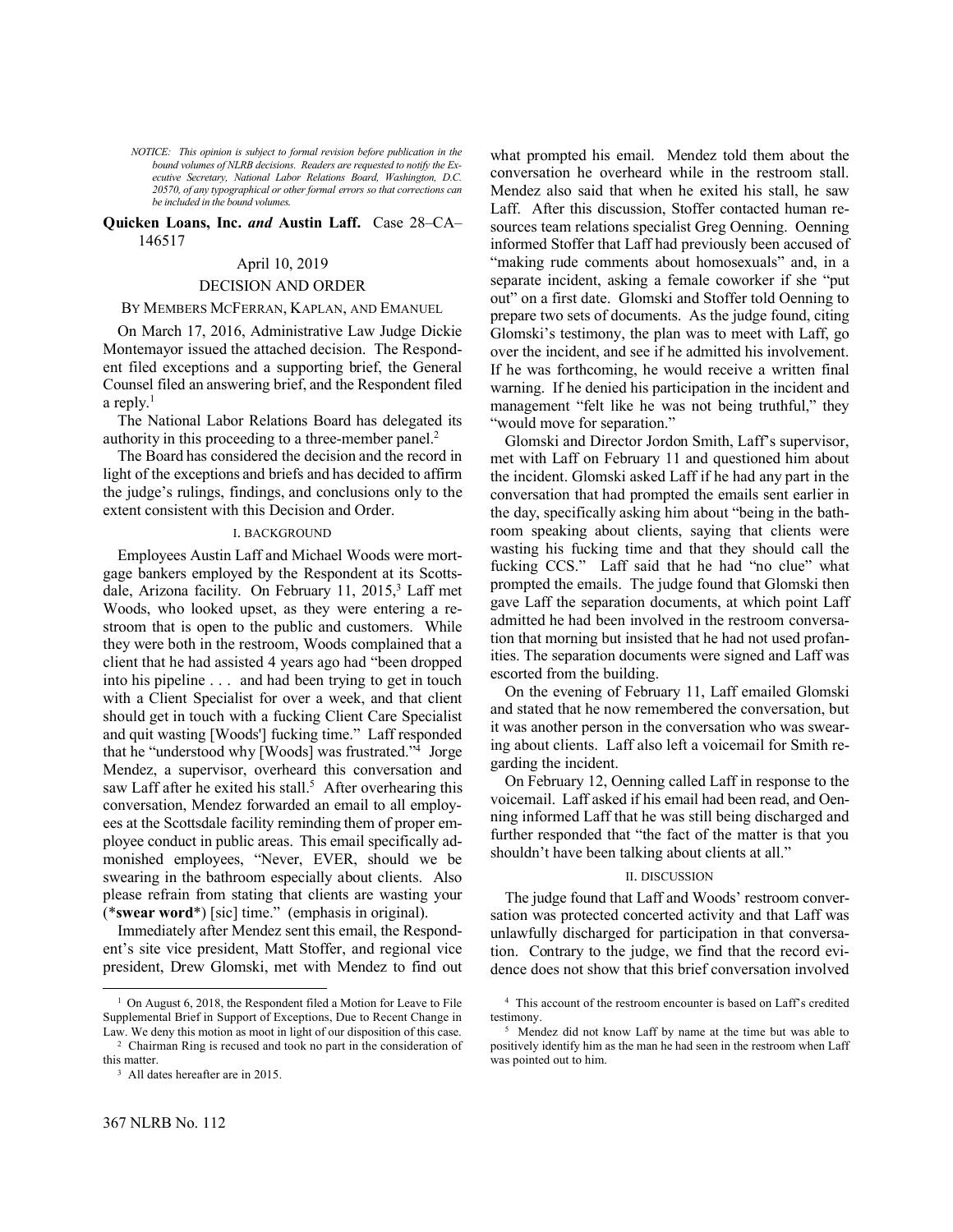-

protected concerted activity. Laff's credited testimony, objectively viewed, shows that the brief conversation focused only on a personal complaint by Woods about receiving the customer call and that neither he nor Laff contemplated taking any concerted action about this event that would be for improvement of their working conditions or those of fellow employees. We further find that the judge erred by relying on an impermissible adverse inference, drawn from Woods' failure to testify, in order to provide the missing "evidence" needed to prove the General Counsel's case. Accordingly, we reverse and dismiss the allegation that Laff's discharge was unlawful.<sup>6</sup>

Section 7 of the Act protects the right of employees to "engage in . . . concerted activities for the purpose of collective bargaining or other mutual aid or protection." For employees to enjoy this Section 7 protection, the activity they engage in must be "concerted," and the concerted activity must be engaged in for the purpose of "mutual aid or protection." *Fresh & Easy Neighborhood Market*, 361 NLRB 151, 152–153 (2014). Although these concepts are closely related, our precedent makes clear that they are analytically distinct:

"[W]hether an employee's activity is 'concerted' depends on the manner in which the employee's actions may be linked to those of his coworkers. . . . The concept of 'mutual aid or protection' focuses on the *goal* of concerted activity; chiefly, whether the employee or employees involved are seeking to 'improve terms and conditions of employment or otherwise improve their lot as employees."

Id. at 153 (citations and quotations omitted, emphasis in the original).

The Board has held that concerted activity includes cases "'where individual employees seek to initiate or to induce or to prepare for group action, as well as individual employees bringing truly group complaints to the attention of management.'" *Meyers Industries*, 281 NLRB 882, 887 (1986) (*Meyers II*), affd. sub. nom. *Prill v. NLRB*,

The Respondent excepted to all these findings. On July 19, 2018, subsequent to the filing of the Respondent's exceptions, the Board 835 F.2d 1481 (D.C. Cir. 1987), cert. denied 487 U.S. 1205 (1988). Specifically, activity may still be concerted even if it involves:

"only a speaker and a listener, but to qualify as such, it must appear at the very least it was engaged in with the object of initiating or inducing or preparing for group action or that it had some relation to group action in the interest of employees. . . . Activity which consists of mere talk must, in order to be protected, be talk looking toward group action . . . . [I]f it looks forward to no action at all, it is more than likely to be mere 'griping.'"

# *Mushroom Transportation Co. v. NLRB*, 330 F.2d 683, 685 (3d Cir. 1964).

The judge concluded that the conversation between Laff and Woods constituted concerted activity because "there is no question that Laff and Woods were discussing common concerns regarding terms and conditions of their employment specifically relating to how calls are forwarded and whose responsibility it was to field calls." The judge further found that Laff's testimony that he told Woods that he "understood why he was frustrated" constituted "vocalized support." Contrary to the judge, we find that the General Counsel failed to prove that the bathroom conversation was concerted.

There is no record evidence that employees as a group had any preexisting concerns about the routing of customer calls. Further, Laff's credited testimony about his conversation with Woods does not support a finding that either employee was seeking to initiate or induce group action about this issue. Woods complained that the client call was a waste of *his time*, but there is no evidence that he sought thereby to move Laff to join him in protest of the routing incident. Similarly, Laff's response did not suggest any contemplation of group action. According to his testimony, Laff only said that he understood why Woods was frustrated. This perfunctory reply, without more, cannot objectively be construed as implying that Laff recognized Woods' complaint as referring to a group workplace problem. Even more improbable is the judge's

<sup>6</sup> The judge also found that that the Respondent committed several additional unfair labor practices, including maintaining and enforcing unlawful work rules, unlawfully interrogating Laff regarding his conversation with Woods, creating an impression of surveillance regarding that conversation, and unlawfully disciplining Woods for his participation in the protected conversation. Based on his finding that the Respondent's work rules were unlawful, the judge further found that Laff's discharge was pursuant to one of those rules and thus also unlawful under the principles stated in *Double Eagle Hotel & Casino*, 341 NLRB 112, 112 fn. 3 (2004), enfd. 414 F.3d 1249 (10th Cir. 2005), cert. denied 546 US 1170 (2006) and *Continental Group, Inc.*, 357 NLRB 409, 411–412 (2011).

approved an informal settlement agreement that resolved all the unfair labor practice allegations in this case with the exception of the discharge of Laff. The settlement agreement included a nonadmissions clause. Pursuant to the parties' joint motion, the Board severed the Laff discharge allegation.

Because the parties settled the allegation that the Respondent maintained and enforced unlawful work rules, without any admission by the Respondent that the rules were unlawful, there is no basis for finding that Laff was discharged pursuant to an unlawful rule. Accordingly, for these reasons, we reverse the judge's finding that Laff's discharge was unlawful under *Double Eagle* and *Continental Group.*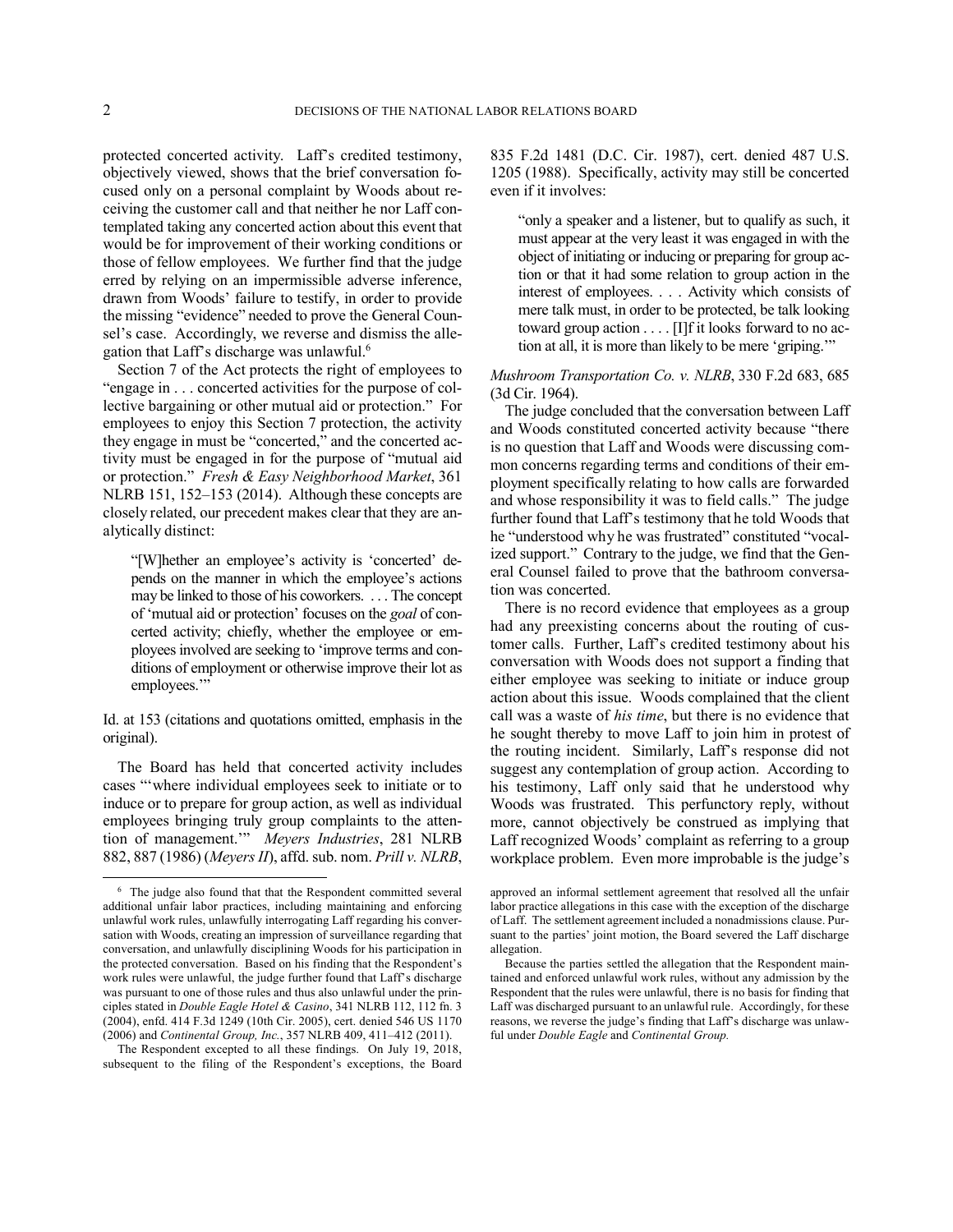view that Laff's "understanding" somehow reflected the need or intent to take future joint action to address such a problem. In sum, Woods complaint and Laff's response "look[ed] forward to no action at all," and thus the conversation amounted to "mere 'griping.'" *Mushroom Transportation*, 330 F.2d at 685; *Jeannette Corp.*, 217 NLRB 653, 657 (1975) (noting that entirely individual action is not concerted "and may amount to no more than an unprotected personal gripe or complaint"), enfd. 532 F.2d 916 (3d Cir. 1976). 7

Having found that the restroom conversation did not constitute concerted activity, our analysis may stop here. But even if the conversation qualifies as concerted *action* between Woods and Laff with respect to the routing of customer calls, we find that it was not for a *goal* of "mutual aid or protection" and, therefore, would still be unprotected. Laff did not testify about *any* goal of his conversation with Woods, much less that it involved a goal of improving the working conditions shared by them or with coworkers. Although Woods clearly objected to the customer being placed in his "pipeline," there is no record evidence that the referral was based on any policy or practice established by the Respondent, that the two employees or any other employee had experienced or anticipated similar referrals, or that such referrals adversely affected their terms and conditions of employment.<sup>8</sup>

The judge acknowledged that there was "an evidentiary hole in the record" regarding the protected concerted nature of the restroom conversation. He attempted to fill this hole by drawing an adverse inference against the Respondent for failing to call Woods to testify at the hearing. The judge reasoned that "Woods . . . is the person whose 'goals' are in issue" and that, because Woods was a current employee, he was an agent within the Respondent's control. He further noted that the General Counsel subpoenaed Woods to testify at the hearing, but Woods did not appear. The judge reasoned that, if Woods had testified: "he could have testified whether he had previously complained to management and whether his bathroom complaint was a logical outgrowth of those complaints. He could have testified regarding whether he was aware

-

that Mendez was in the bathroom and whether his comments were in fact meant to be overheard as an indirect method of bringing the matters to Respondent's attention." Finding that drawing an adverse inference was the only "only logical, and appropriate remedy" for Woods' failure to testify, the judge implicitly found that Woods *would* have testified as the judge supposed he *could* have testified. On that basis alone, he found that Woods was sharing workplace concerns with the goal of improving terms and conditions of employment.

We find that the judge abused his discretion in drawing this adverse inference against the Respondent. See *Parksite Group*, 354 NLRB 801, 804 (2009) (reviewing a judge's decision to draw an adverse inference for abuse of discretion). Contrary to the judge, an adverse inference may not be drawn simply because a party failed to call as a witness a person employed by the party or within its control. Instead, the Board has held that an adverse inference may be drawn regarding any factual question on which the witness is likely to have knowledge "when a party fails to call a witness who may reasonably be assumed to be favorably disposed to the party." *International Automated Machines*, 285 NLRB 1122, 1123 (1987), enfd. mem. 861 F.2d 720 (6th Cir. 1988) (citations omitted). "[T]he key in determining whether an adverse inference should be drawn against a party for not calling a witness is whether the witness could reasonably be expected to corroborate *its* version of events." *NC-DSH, LLP*, 363 NLRB No. 185, at slip op. 6 (2016) (emphasis added),

Woods was an alleged *discriminatee* in this very case. As such he would be reasonably disposed to testify *against* the Respondent and favorably to the General Counsel.<sup>9</sup> Further, as the judge effectively acknowledged, Woods' testimony would be essential to filling a hole in the General Counsel's case. Standing alone, the credited testimony of Laff—the General Counsel's witness—is insufficient to meet the General Counsel's burden of proving that Woods and Laff were engaged in protected concerted activity during their bathroom conversation. The Respondent had no need to present Woods as a witness in its own defense, and there is no basis for reasonably inferring

<sup>7</sup> In finding that the conversation between Woods and Laff was concerted activity, the judge cited *WorldMark by Wyndham*, 356 NLRB 765 (2011). That decision was recently overruled in relevant part in *Alstate Maintenance LLC,* 367 NLRB No. 68 (2019), but it is inapposite in any event to the facts of this case, which does not involve an employee's questioning a manager about working conditions in a group employee setting. Member McFerran dissented in *Alstate*, but she agrees that the facts in this case fail to show any concerted activity and are distinguishable from the facts in *Alstate* and in *WorldMark by Wyndham*.

<sup>8</sup> Because Member McFerran agrees that the conversation between Laff and Woods was not concerted, she would dismiss the complaint on that ground alone and not reach any aspect of the judge's "mutual aid or protection" analysis.

<sup>9</sup> We reject the judge's unsupported finding that Woods was the Respondent's agent within the meaning of Sec. 2(13) of the Act. However, we recognize that an adverse inference may be drawn against an employer for failing to call a nonagent rank-and-file employee in certain circumstances not present in this case. In this respect, the precedent relied upon by the judge is inapposite. For example, the judge relied upon *NC-DSH, LLP*, supra, at slip op. 6–7 (2016), in which the Board affirmed a judge's decision to draw an adverse inference against an employer for failing to produce a rank-and-file employee whose testimony was central to corroborating the employer's version of events. By contrast, as discussed in the text, Woods' testimony was central to proving the case against the Employer.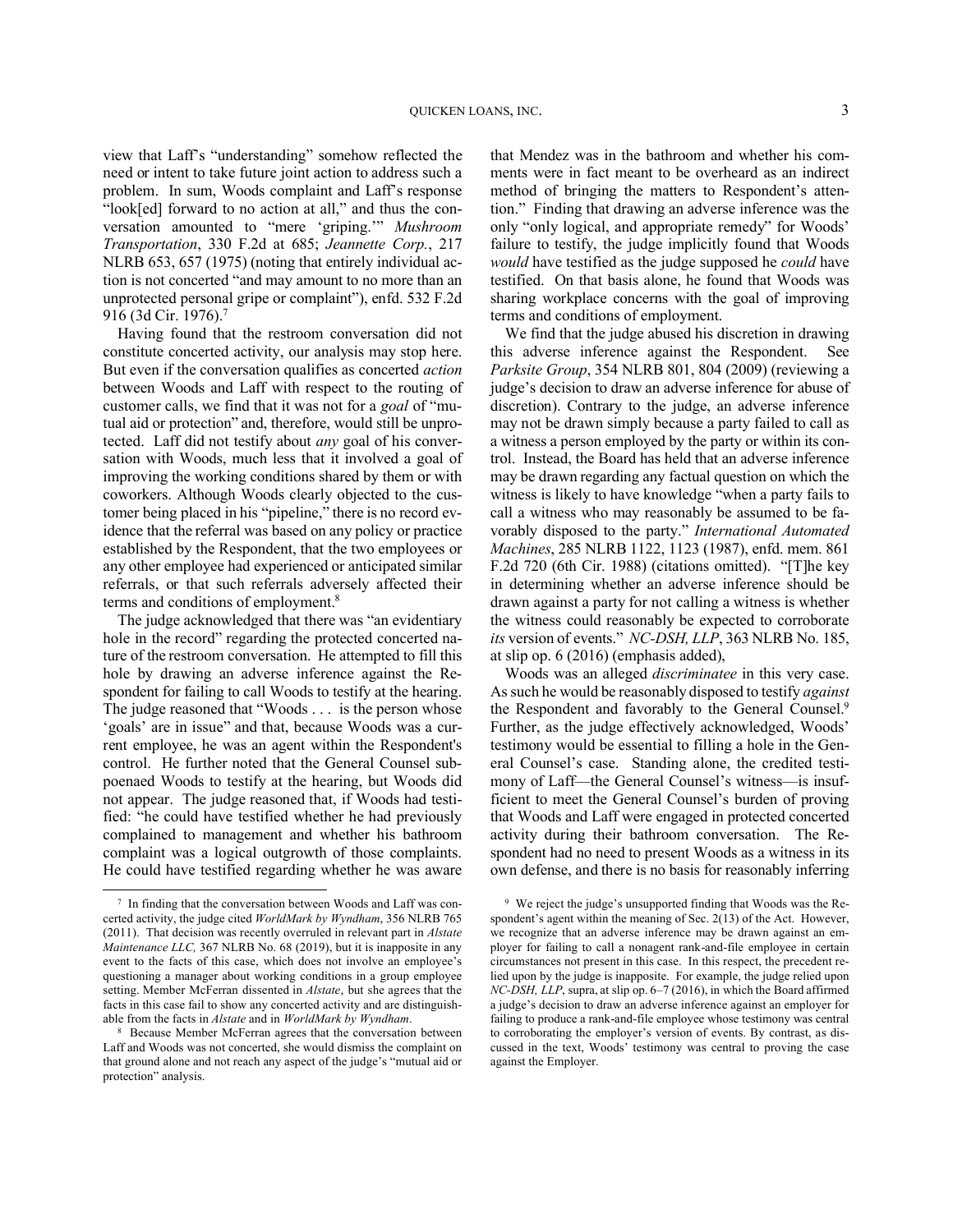that Woods would ordinarily be disposed to testify in support of any defense. The purpose for having Woods testify would be to provide evidence missing from Laff's credited version of events that is critical to the General Counsel's case. In this circumstance, "the judge's use of the adverse inference to fill this evidentiary gap sweeps too broadly." *Riverdale Nursing Home*, 317 NLRB 881, 882 (1995) (reversing judge's reliance on adverse inference to prove General Counsel's joint employer allegation); see also *Iron Workers Local 373 (Building Contractors)*, 295 NLRB 648, 652 (1989) (rejecting judge's reliance on adverse inference to prove General Counsel's hiring hall discrimination allegation), enfd. 70 F.3d 1256 (3d Cir. 1995). We therefore reverse the judge on this point.

In sum, the General Counsel has failed to establish, on this record, that Laff was discharged because he engaged in protected, concerted activities. Accordingly, we shall dismiss the complaint.

#### ORDER

The complaint is dismissed. Dated, Washington, D.C. April 10, 2019

| Lauren McFerran,   | Member |
|--------------------|--------|
| Marvin E. Kaplan,  | Member |
|                    |        |
| William J. Emanuel | Member |

*Fernando J. Anzaldua, Esq.,* for the General Counsel. *Robert J. Muchnick, Esq.,* for the Respondent.

(SEAL) NATIONAL LABOR RELATIONS BOARD

### DECISION

#### STATEMENT OF THE CASE

DICKIE MONTEMAYOR, Administrative Law Judge**.** This case was tried before me on August 18–20, 2015, in Phoenix, Arizona. Austin Laff (Charging Party) filed a charge on February 17, 2015, which was later amended on April 24, 2015, alleging violations by Quicken Loans, Inc. (the Respondent) of Section 8(a)(1) of the National Labor Relations Act (the Act). Respondent filed an answer denying that it violated the Act. At the start

-

of the hearing, on August 18, 2015, the General Counsel moved to withdraw the allegations contained in paragraph 4(e) of the complaint and amend the complaint by alleging that Respondent also violated Section 8(a)(1) of the Act by disciplining Michael Woods, a coworker of Austin Laff. Respondent opposed the amendment and also denied that it violated the Act with respect to the discipline of Michael Woods. The General Counsel's motion to withdraw the allegations in paragraph 4(e) of the complaint and its motion to include the discipline of Michael Woods was granted and the motion to amend the complaint to add allegations regarding Michael Woods was granted.<sup>1</sup>

The parties were given full opportunity to participate, to introduce relevant evidence, to examine and cross-examine witnesses, and to file briefs. I carefully observed the demeanor of witnesses as they testified and I rely on those observations here. I have studied the whole record, and based upon the detailed findings and analysis below, I conclude that the Respondent violated the Act as alleged.

#### FINDINGS OF FACT

### I. JURISDICTION

The complaint alleges, Respondent in part admits and I find that:

1. At all material times, Respondent has been a corporation with an office and place of business in Scottsdale, Arizona (Respondent's facility), and has been engaged in providing mortgage loan services to the public.

(a) In conducting its operations during the 12-month period ending February 17, 2015, Respondent performed services valued in excess of \$50,000 directly from points outside the State of Arizona.

(b) At all material times, Respondent has been an employer engaged in commerce within the meaning of Section 2(2), (6), and (7) of the Act.

2. At all material times, the following individuals held the positions set forth opposite their respective names and have been supervisors of Respondent within the meaning of Section 2(11) of the Act and agents of Respondent within the meaning of Section 2(13) of the Act:

| Drew Glomski - | Regional Vice President               |
|----------------|---------------------------------------|
| Jorge Mendez-  | <b>Executing Solutions Consultant</b> |
| Jordan Smith   | Director of Mortgage Banking          |
| Adam Swanson-  | Team Lead                             |

## II. ALLEGED UNFAIR LABOR PRACTICES

## Background

Austin Laff was employed as mortgage banker in Respondent's Arizona office beginning on August 25, 2014, and ending on February 11, 2015, the date that he was terminated. He began his employment as an associate mortgage banker and was later, after completing training in November of 2014, placed into the mortgage banker position. His immediate supervisors were Adam Swanson who held the title of team captain, and Jordon Smith, the director of mortgage banking. His basic duties

<sup>&</sup>lt;sup>1</sup> Applying the standards set forth in *Redd-I Inc.*, 290 NLRB 1115 (1988), it is apparent that the allegations regarding Woods involved the

same legal theory, arose from the same set of facts and that Respondent would raise similar defenses and thus the amendment was proper.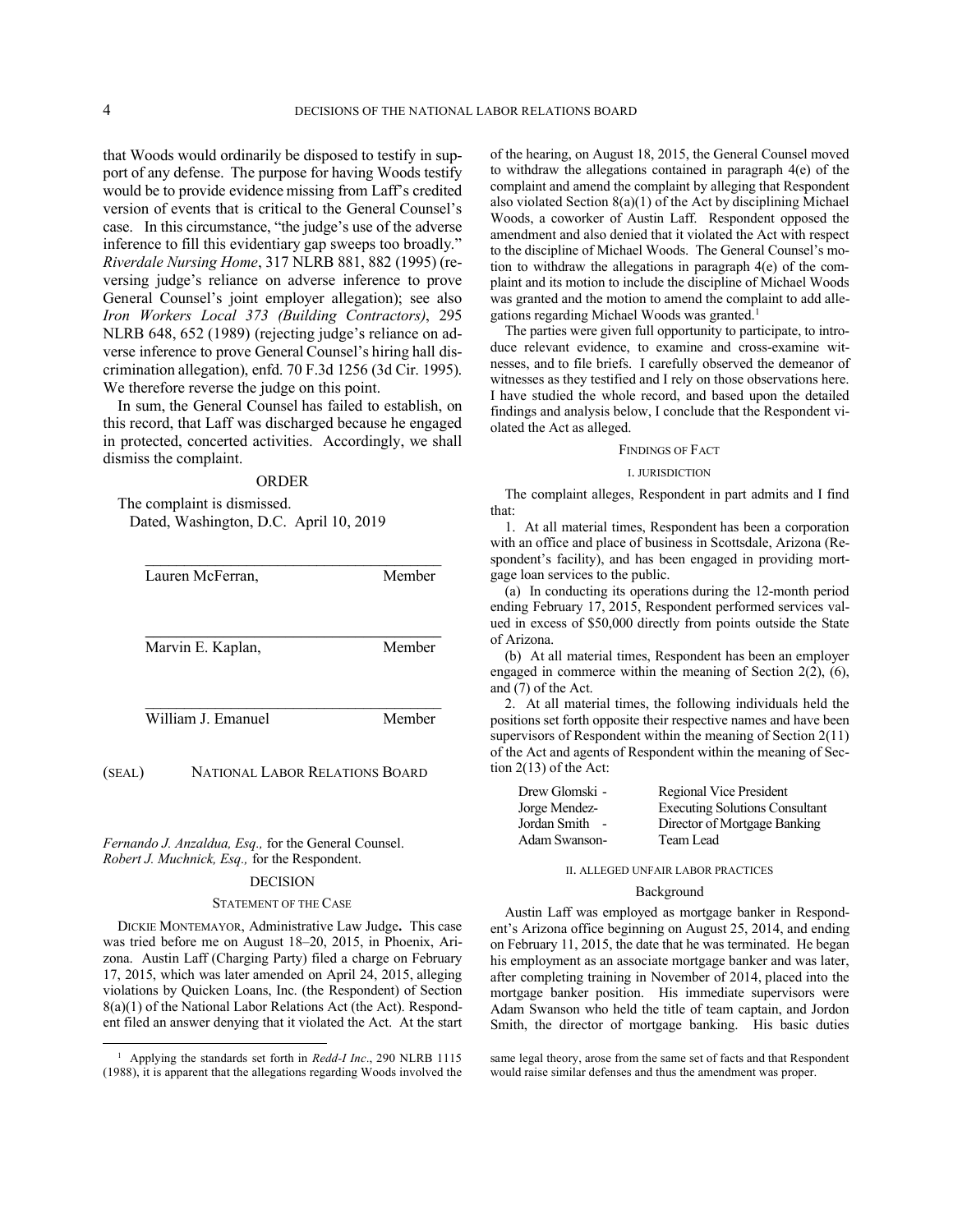revolved around negotiating the terms of loans with clients. (Tr. 206.) Michael Woods is a current employee and was a mortgage banker during the same timeframe that Laff was employed. Woods reported to Ryan Cooper who was the director of mortgage banking. (GC Exh. 9.)

## *A. Austin Laff and Michael Woods Engage in a Short Conversation in a Bathroom Located in Respondent' Facility*

On or about February 11, 2015, a conversation ensued between Austin Laff and Michael Woods in the restroom which is adjacent to the Quicken Loans reception area and open for use to members of the public as well as Respondent's employees. During the time of the conversation there were four persons present in the restroom, Austin Laff, Michael Woods, Jorge Mendez, a president's club/executive solutions consultant, and Luis Santacruz, a mortgage banker. Of those present at the time of the conversation, only Mendez and Laff testified at the trial. An unsworn statement in the form of an email from Santacruz regarding the incident was admitted into the record and Woods did not appear at the hearing to testify. The testimony of the two witnesses and the statement from Santacruz yielded three different versions of events. Laff testified as follows regarding the event:

I cross path with Woods on the way to the restroom. He looked kind of upset so I said something to the effect of, "Hey Mike, Smile." And he proceeded to tell me that he had a client who had been dropped in his pipeline who had refinanced about four years ago and had been trying to get in touch with a Client Specialist for over a week, and that "client should get in touch with a fucking Client Care Specialist and quit wasting his fucking time." (Tr. 213). He then testified that he responded to Wood's by telling him he "understood why he was frustrated." [Tr. 214.]

Regarding the same conversation, Mendez testified that he had not been feeling well, was in the restroom to use the facility and was occupying one of the stalls. He testified that "two gentlemen came in having a conversation. One gentleman asked the other gentleman how his day was going." He said, "it's been kind of crazy." He felt that every client that was calling in was just wasting his "fucking time," and he did not know why they were calling him because they were already in process and that they should be calling CCS to help them out. (Tr. 154.) He further testified that at the time he did not know who made the statement regarding clients "wasting my fucking time" but hurried to finish and walked out of the stall. (Tr. 154.) After leaving the stall he testified, "the gentleman was still talking and I matched the voice and I ID'd the person based upon what he was wearing and his appearance." (Tr. 155.) He did not know Laff's name at the time but after speaking with others including Paul Conway, one of Respondent's directors, and describing the dress of the individual, he learned the identity of the person to be Austin Laff. (Tr. 156, 157.) (GC Exh. 6.)

Santacruz did not testify at trial. Regional Vice President Andrew Glomski on February 12, 2015, the day after Laff's termination, asked him to write a statement detailing what he heard in the bathroom that day. The statement provided as follows:

Whilst I was in the men's restroom using the last stall, two men

came in and were talking really loudly about each other's negative experiences with clients and client care specialists. They were both using the urinals and I could not recognize their voices until I came out and saw who they were. The two were Austin and Mike W. I am not sure who initiated the conversation, but both of them shared the same complaints. Both used the F-word when talking about client and care specialists and both were equally as negative. Some of the comments were "this just got drop in (sic) me I don't know what the fuck you're talking about." This is all I can remember as I was in the restroom for a short period of time. The conversation from what I heard wasn't about one client care specialist. I do recall Austin using "... Fuck ..." really loud at one point in the conversation. [GC Exh. 5.]

Laff's version has Woods making the statements, Mendez ascribes to Laff responsibility for the statements, and Santacruz indicates that they both made statements which included the use of profanity.

### 1. Witness credibility

As noted in the summary above, three different versions of what happened in the restroom emerged. It is not without some difficulty that three versions of the same event are examined in an effort to determine which version of the events to credit as truthful. In doing so, I have relied on a variety of factors, including the context of the witness' testimony, the witness' demeanor, the weight of the respective evidence, established or admitted facts, inherent probabilities and reasonable inferences that may be drawn from the record as a whole. *Double D Construction Group*, 339 NLRB 303, 305 (2003); *Daikichi Sushi*, 335 NLRB 622, 623 (2001) (citing *Shen Automotive Dealership Group*, 321 NLRB 586, 589 (1996)), enfd. 56 Fed.Appx. 516 (D.C. Cir. 2003). I am also keenly aware that credibility findings need not be all-or-nothing propositions—indeed, and it is common and a judicially accepted practice to believe some, but not all, of a witness' testimony. *Daikichi Sushi*, 335 NLRB at 622.

After studying the record, I find that Laff's version of events to be the most believable. In making this finding, I note that I agree with Respondent that some aspects of Laff's testimony were not worthy of credence. For example, I did not find Laff's testimony particularly credible when he testified that he "did not recall" making statements to another female employee asking if she, "put out on the first date." (Tr. 261.) Nevertheless, regarding the bathroom incident, I find that Laff's version of events more credible.

Santacruz' version of events contradicts both Mendez and Laff. He did not testify in person; his statements were not given under oath and there is nothing in the record which suggests that his version is more accurate than that of Laff. Mendez' version is very similar to that of Laff, and in many ways almost mirrors it, except that Mendez asserts that it was Laff and not Woods that made the comments. Of particular note is that Mendez in his reports and subsequent email describing the events never mentions Woods. Mendez testified he never described Woods because, "he barely talked throughout the conversation." This is exactly how Laff described his own participation in the conversation. Mendez never saw Laff or Woods make the comments directly, he just overheard their voices in the restroom. (Tr. 133.)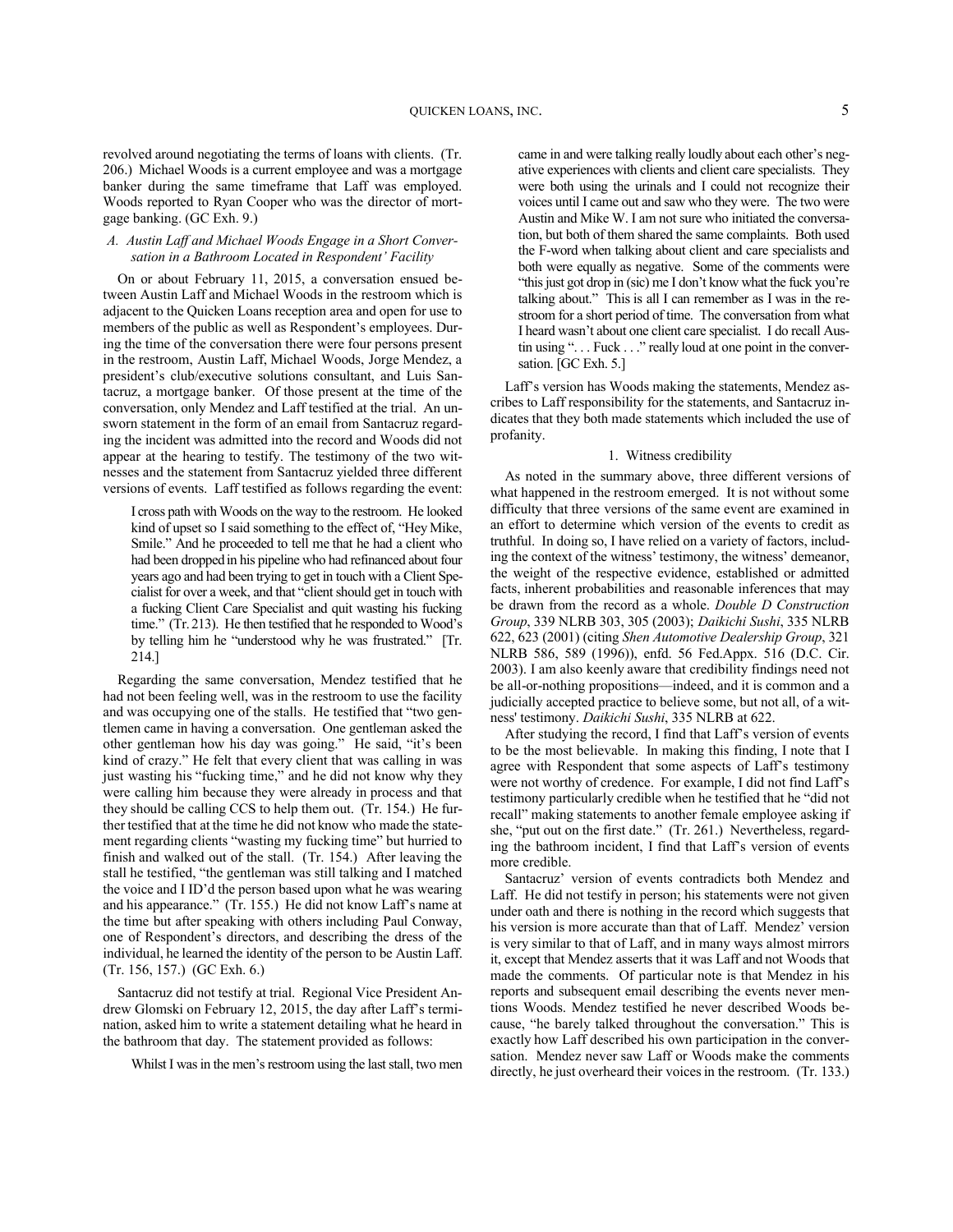Although Mendez asserts he put a voice to a face, I do not find this particularly credible given efforts made to identify Laff by his clothing. I find that, more likely than not, when Mendez came out of the restroom Laff was the only person left washing his hands and he became the target of the investigation. (Tr. 101.) I also find support in Laff's version of the events in Laff's invitation to Glomski to investigate the calls the mortgage bankers received, and by determining who received the call-in question, Respondent could trace the call back to the person who would have received it. Thus, Respondent could identify in fact who received the call and who would have been complaining about that particular call. I also find support of Laff's version in the Opportunity Letter of Woods wherein the Respondent notes that it had "confirmed" that Woods was discussing company business in an unprofessional demeanor "especially with the use of profanity." (GC Exh. 9).

# *B. Mendez' Email to All Employees*

After Mendez went through the identification process described above at 10:24 a.m. on February 11, 2015, he sent an email to all of the employees in the Arizona office. The email had as its subject heading "Clients in the building?" and a designated level of importance of "High." The font of the email type was enlarged so that what amounted to a six and a half-sentence email took up the entire email page. The email provided as follows:

I know that this email has been sent out before and I will send it out again!!!! Under no circumstances should we be discussing the pay we receive, in an area that a client or potential client could ever hear us. This goes along with discussion specific clients, client profiles, credit costs and rates that we have given to clients. Never, EVER should we be swearing in the bathroom especially about clients. Also, please refrain from stating that clients that call in are wasting your (\***swear word**\*) time. This is NOT who we are and NOT what we stand for. Check yourself at the door. [GC Exh. 10b.]

Mendez also attached to his email a February 3, 2015 email from Deon Dyer, the director of mortgage banking which contained some of the exact language that Mendez included in his email. (GC Exhs. 10(a), (b), (c).)

Immediately after Mendez sent the email, he was called by Site Vice President Matt Stoffer to inquire about what triggered the email. He spoke with Mendez who thereafter met with Stoffer and Glomski. During this meeting Mendez relayed his version of events. At the meeting, when asked by Stoffer who the other person was in the restroom Mendez "just said he saw Mr Laff." (Tr. 101.) At Stoffer's request Mendez walked past Laff's desk to again confirm his identity. Stoffer at 11:41 a.m. on February 11, 2015, sent his own email to the Arizona employees. The email forwarded what had already been sent by Mendez but had language that Stoffer himself added. The language was in the same enlarged font as the Mendez email. The email provided as follows:

I want to be very clear . . . Things like this WILL NOT be tolerated in this culture and will be dealt with swiftly. ELITE PROFESSIONALS. THAT IS WHO WE ARE AT QUICKEN LOANS AND HERE IN THE ICON NATION. LIVE IT. The I in ICON stands for INTEGRITY. LIVE IT. Every Client, Every Time, No Exceptions, No Excuses. LIVE IT. [GC Exh. 10 (a).]

### *C. Respondent's Investigation*

After the meeting with Mendez, Stoffer and Glomski contacted Gregg Oenning, the team relations specialist who functions as the head of the human resources department at the facility. Stoffer specifically wanted to inquire about Laff's prior work history because he recalled some allegations of misconduct. Oenning reported that Laff, "was making rude comments about homosexuals and then also made a pass at another banker making them feel uncomfortable." (Tr. 83.) Regarding the incident with the female, Glomski testified that he " didn't know the specific verbiage that he (Laff) used but it was some sort of asking another female if she's put out on the first date or something of (sic) that."  $(Tr. 84.)$ 

After speaking with Oenning, Stoffer and Glomski discussed the next steps. They decided to prepare two documents an "Opportunity Letter" and separation of employment documents. (GC Exh. 3, 4(a-h.) Their plan was to meet with Laff, "go over the incident, see if he had a—if he admitted the incident. If he owned up to it [they] were going to put him on (sic) opportunity letter. If he denied the incident [they] felt like he was not being truthful then [they] would move for separation." (Tr. 52.) Glomski instructed Oenning to prepare both documents.

# *D. Laff's Discharge*

In the afternoon on February 11, 2015, Glomski and Director Jordon Smith (Laff's immediate supervisor) met with Laff. At no time prior to the meeting were any written statements taken from any other employees including Mendez. At the beginning of the meeting, Glomski asked Laff, "if he had seen the email that went out earlier that day." (Tr. 87.) He also asked if, "he had any part in the situation that went down." (Tr. 87.) He then specifically asked him "about being in the bathroom speaking about clients, saying clients were wasting his fucking time and that they should call the fucking CCS." (Tr. 87.) Laff responded, "that he had no clue." (Tr. 88.) Glomski then gave Laff the separation documents and when he was given the separation letter Laff admitted to having a conversation in the restroom but asserted that he wasn't using profanities. (GC Exh. 4(a), 7(a), Tr. 89.) After Glomski gave Laff the separation documents, he discussed the COBRA portions of the documents but did not discuss items 1–5 of the document. (Tr. 50.) The meeting ended after Laff, Smith, and Glomski all signed the separation of employment documents. (Tr. 50–51.) Laff was escorted out and on the way out reiterated to Glomski that he didn't say the things attributed to him. (Tr. 221.)

## *E. Laff's Actions After his Discharge*

Later in the evening of February 11, 2015, at 8:21 p.m. Laff sent Glomski an email. (GC Exh. 7.) In this email Laff set forth the following:

When you called me into your office this afternoon I was shocked at your accusations and a bit flustered. Now that I've calmed down, I realize exactly what transpired: Another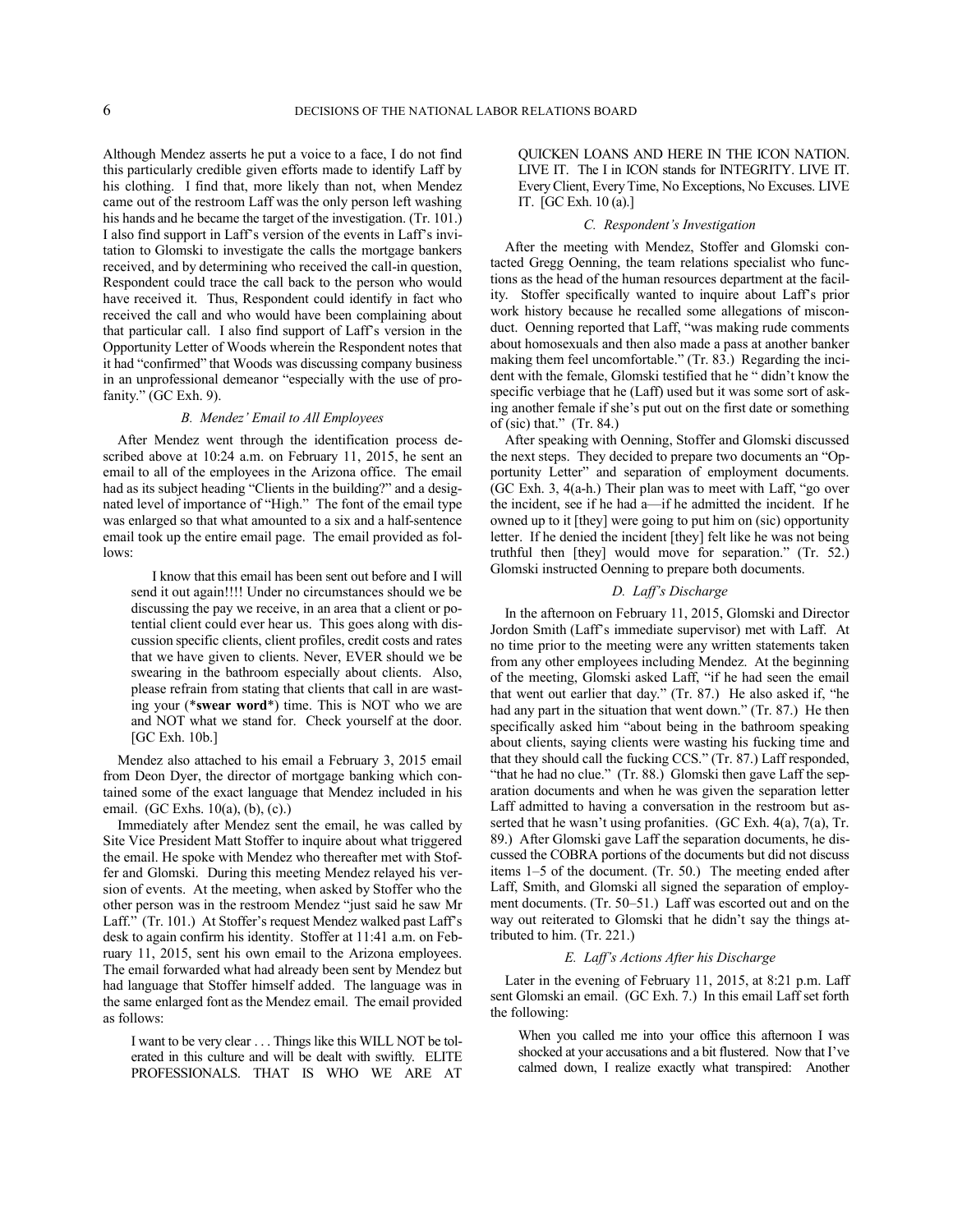banker and I were walking together towards the men's room. In the hall and the continuing into the bathroom, he was telling me about a client who had dropped in his pipeline. The client refinanced four years ago and has been trying to get a hold of someone for a week. The banker said, "why doesn't he call a client care specialist and stop wasting my fucking time?' The other banker left the men's room while I was still washing my hands. Your informant who said he heard it "over the stall," must have only seen me when he came out. In fact, I have never had a client with that set of circumstances. If you check the other banker's calls, I am sure you'll be able to identify that particular client. I sincerely hope you will reconsider your actions. [GC Exh. 7(a).]

The next morning, at 6:48 a.m. on February 12, 2015, Oenning responded to an email from Jordon Smith advising him that Laff had been separated. In Oenning's email, he indicated, he would "take it from here" and asked the question "I am assuming he lied?" (GC Exh 7(c).) In response to Oenning's question Glomski forwarded Laff's email from the prior evening to Oenning, Smith and Stoffer. (GC Exh. 7.) Glomski responded to Oenning's question indicating, "Yes Greg, FYI. We can talk more about it but at first he denied everything and then he stated the he said it but without the swear words. Now he is saying someone else said it." (GC Exh. 7(a).)

On February 12, 2015, Oenning called Laff in response to a voicemail that Laff left for Jordon Smith. During the conversation, Laff asked if Glomski had received his email and asked Oenning if, given the email, Glomski was going to reconsider the termination decision. Oenning advised that they would continue on the same course of action. During the conversation with Oenning, he reiterated that he did not make the statements attributed to him and specifically identified Michael Woods as the person who made the statements. At some point during the conversation, Oenning advised Laff, "the fact of the matter is that you shouldn't have been talking about clients at all." (Tr. 225.) Thereafter, on February 13, 2015, Laff sent another email asserting that his termination was wrongful and in violation of federal statutes. (GC Exh. 8.).

### *F. Michael Woods' Discipline*

On February 12, 2015, Glomski received the above-referenced email from Santacruz which implicated Woods in the restroom incident. Glomski discussed the matter with Oenning. Gloomski recommended that Oenning speak to Woods to find out what happened and then issue "an Opportunity Letter" to Woods because he had no prior issues. (Tr. 65.) On February 13, 2015, the "Opportunity Letter" was issued to Woods. The "Opportunity Letter" contained the following language:

We have confirmed that on Tuesday February 11, 2015, you were observed and heard by other team members in the men's restroom discussing your company business in regards to clients in an unprofessional demeanor, especially with the use of profanity. Moving forward your professionalism must be corrected immediately. Any further instances in this manner will result in immediate separation from the company.

# *G. Analysis*

## 1. Laff and Woods engaged in concerted activity

The concept of concerted activity has its basis in Section 7 of the Act. Section 7 of the Act in pertinent part states: "Employees shall have the right to self-organization to form, join, or assist labor organizations, to bargain collectively through representatives of their own choosing and to engage in other concerted activities for the purpose of collective bargaining or other mutual aid and protection." In order for the actions to be protected under the statute they must be both "concerted" and engaged in for the purpose of "mutual aid or protection." *Fresh & Easy Neighborhood Market*, 361 NLRB 151, 153 (2014). In general, to find an employee's activity to be "concerted," the employee must be engaged with or on the authority of other employees and not solely by and on behalf of the employee himself. Whether an employee's activity is "concerted" depends on the manner in which the employee's actions may be linked to those of his coworkers. See *NLRB v. City Disposal Systems*, 465 U.S. 822, 831 (1984); *Meyers Industries*, 268 NLRB 493, 497 (1984) *(Meyers I)*, remanded sub nom. *Prill v. NLRB*, 755 F.2d 941 (D.C. Cir. 1985), cert. denied 474 U.S. 948 (1985), supplemented *Meyers Industries*, 281 NLRB 882, 887 (1986) *(Meyers II)*, affd. sub nom. *Prill v. NLRB*, 835 F.2d 1481 (D.C. Cir. 1987), cert. denied 487 U.S. 1205 (1988). The Supreme Court has observed, however, that "[t]here is no indication that Congress intended to limit [Section 7] protection to situations in which an employee's activity and that of his fellow employees combine with one another in any particular way." *NLRB v. City Disposal Systems*, 465 U.S. at 835. *Fresh & Easy Neighborhood Market,* supra.

The question of whether an employee has engaged in concerted activity is a factual one based on the totality of record evidence. See, e.g., *Ewing v. NLRB*, 861 F.2d 353 (2d. Cir. 1988). The Board has found an individual employee's activities to be concerted when they grew out of prior group activity. Every *Women's Place*, 282 NLRB 413 (1986). The Board has found that "ostensibly individual activity may in fact be concerted activity if it directly involves the furtherance of rights which inure to the benefits of fellow employees." *Anco Insulations, Inc.*, 247 NLRB 612 (1980). An employee's activity will be concerted when he or she acts formally or informally on behalf of the group. *Oakes Machine Corp.*, 288 NLRB 456 (1988). Concerted activity has been found where an individual solicits other employees to engage in concerted or group action even where such solicitations are rejected. *El Gran Combo de Puerto Rico*, 284 NLRB 1115 (1987), enfd. 853 F.2d 966 (1st Cir. 1988).

# *a. Concerted activity*

I find that considering the totality of the evidence, the conversation of Woods and Laff falls within the umbrella of the Board's broad definition of "concerted activity." As new factual circumstances arise, the Board considers additional factors in determining if activity is concerted, such as (1) whether the comments involved a common concern regarding conditions of employment, and was the issue framed as a common concern; and (2) the context under which the alleged concerted activity occurred. In the first instance there is no question that Laff and Woods were discussing common concerns regarding terms and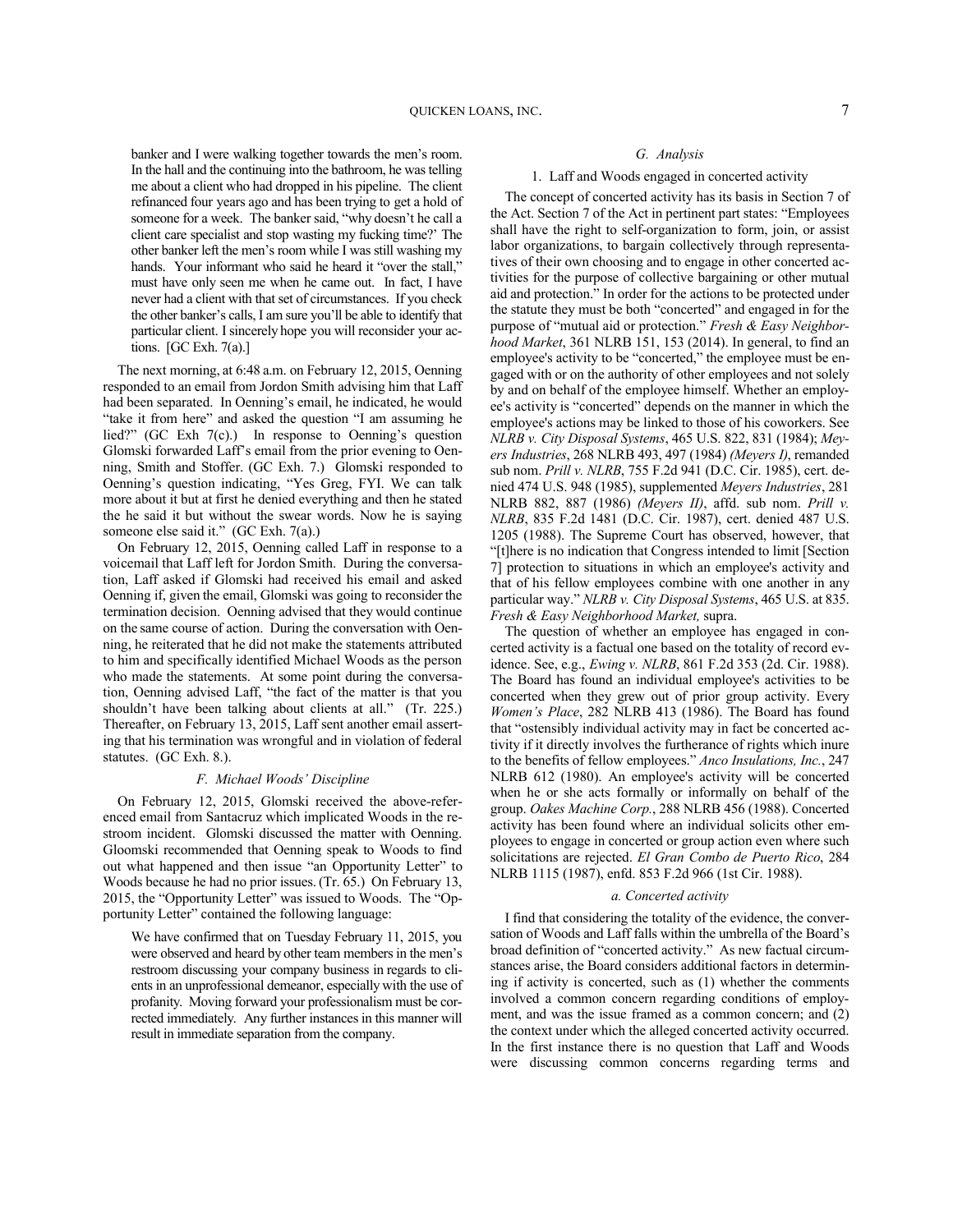conditions of their employment specifically relating to how calls are forwarded and whose responsibility it was to field calls. The conversation between Woods and Laff falls in the category of those types of preliminary actions necessary to lay the groundwork for group activity i.e., causing another employee to voice support for his complaints. *Walls Mfg*., 128 NLRB 487, 491 (1960) (holding that "[g]roup action is not deemed a prerequisite to concerted activity" since "a single person's action may be the preliminary step to acting in concert"). Conduct may be concerted without any actual or planned future group action if it is "the type of preliminary groundwork necessary to initiate group activity." See *Salon/Spa at Boro*, 356 NLRB 444, 453–454 fn. 31 (complaints that "did not produce . . . group protest to management" but "did produce some group activity [by causing] other employees to voice support for [the] complaints"). "The activity of a single employee in enlisting the support of his fellow employees for their mutual aid or protections is as much concerted activity as is ordinary group activity." *Whittaker Corp*, 289 NLRB 933 (1988). See also *Amelio's*, 301 NLRB 182 fn. 4 (1991). In this case, Woods' actions indeed produce vocalized support from Laff wherein he verbally concurred with Woods asserting that he understood his frustrations. See *World Mark by Wyndham*, 356 NLRB 765 (2011), holding that when a single employee protested a change in company dress code and a second employee joined the action "any doubt of the concerted nature of [the employees] action is removed by [a second employee joining that action]."

### *b. Protected activity under the Act*

In order for concerted activity to be protected it must be undertaken "for the purpose of collective bargaining or other mutual aid or protection," 29 U.S.C. § 157 (1976), and actions taken for mutual aid or protection include those intended to improve conditions of employment. The concept of "mutual aid or protection" focuses on the goal of concerted activity; chiefly, whether the employee or employees involved are seeking to "improve terms and conditions of employment or otherwise improve their lot as employees." *Eastex, Inc. v. NLRB*, 437 U.S. 556, 565 (1978). Under Section 7, both the concertedness element and the "mutual aid or protection" element are analyzed under an objective standard. An employee's subjective motive for taking action is not relevant to whether that action was concerted. "Employees may act in a concerted fashion for a variety of reasons—some altruistic, some selfish—but the standard under the Act is an objective one." *Circle K Corp*., 305 NLRB 932, 933 (1991), enfd. mem. 989 F.2d 498 (6th Cir. 1993). Nor is motive relevant to whether activity is for "mutual aid or protection." Rather, the analysis focuses on whether there is a link between the activity and matters concerning the workplace or employees' interests as employees. The motive of the action in a labor dispute must be distinguished from the purpose for his activity. The motives of the participants are irrelevant in terms of determining the scope of Section 7 protections; what is crucial is that the purpose of the conduct relate to collective bargaining, working conditions and hours, or other matters of "mutual aid or protection" of employees. The Board has long held, however, that for conversations between employees to be found "protected" concerted activity, they must look toward group activity and that mere "griping" is

not protected. See *Mushroom Transportation Co. v. NLRB*, 330 F.2d 683 (3d. Cir. 1964).

If an employee's action benefits others then this is proof that the action comes within the mutual aid or protection clause of Section 7. *Fresh & Easy Neighborhood Market*, supra at 7, citing *Meyers Industries*, 281 NLRB 882, 887 (1986) *(Meyers II),* affd. sub nom. *Prill v. NLRB*, 835 F.2d 1481 (D.C. Cir. 1987). The Board has found a broad range of employee activities regarding the terms and conditions of employment fall within Section 7's mutual aid and protection clause. *Fresh & Easy Neighborhood Market*, supra, at 7. See, e.g., *Dreis & Krump Mfg*., 221 NLRB 309, 314 (1975) (employees' complaints over supervisory handling of safety issue); *Tanner Motor Livery*, 148 NLRB 1402, 1404 (1964), enfd. in relevant part 349 F.2d 1 (9th Cir. 1965) (employees' protest of racially discriminatory hiring practices); *Jhirmack Enterprises*, 283 NLRB 609, 609 fn. 2 (1987) (one employee's communication to another in an attempt to protect the persons continued employment). The resolution of the question of whether the activity was protected under the Act is directly related to the imposition of the adverse inference rule more fully discussed below.

### *c. The adverse inference*

There exists an evidentiary hole in the record due to the lack of testimony of Michael Woods, the person whom I have found to have made the statements that were attributed to Laff. Both the General Counsel and Respondent assert that the adverse inference should be imposed against the other based upon Woods' failure to testify. I find that an adverse inference against the General Counsel is clearly unwarranted as the General Counsel actively sought to have the witness participate in the investigation and testify at the hearing. These efforts included including issuing a subpoena addressed to Respondent's facility, the location at which Woods was employed. (GC Exh. 13.)

Unlike the General Counsel, Respondent made no showing of any bona fide attempts to call its own employee to testify. Clearly, Woods was an employee and was an agent and within the authority and control of Respondent. *Roosevelt Memorial Medical Center*, 348 NLRB 1016, 1022 (2006); see *also Martin Luther King, Sr., Nursing Center*, 231 NLRB 15, 15 fn. 1 (1977); *Underwriters Laboratories Inc. v. NLRB*, 147 F.3d 1048, 1054 (9th Cir. 1998) ("The decision to draw an adverse inference lies within the sound discretion of the trier of fact"). In that event, drawing an adverse inference regarding any factual question on which the witness is likely to have knowledge is appropriate. International *Automated Machines*, 285 NLRB 1122, 1123 (1987), enfd. mem. 861 F.2d 720 (6th Cir. 1988). Respondent argues that an adverse inference against it is unwarranted because there is "no reasonable expectation that that an employee favors one party over another" *citing Global Contact Services*, Case No. 29–RC–134071, 2015 WL 1939736, slip op. at 1 fn. 1 (NLRB Apr. 28, 2015). I join my other colleagues who have rejected the notion that the adverse inference rule could only be appropriately drawn when a supervisor and not an employee is not called to testify. See *Ready Mix Concrete Co*., 317 NLRB 1140, 1141– 1142 (1995), Judge Mary Cracraft; *DPI New England*, 354 NLRB 849, 858 (2009), Judge Paul Bogas; *Associated Builders, Inc*., 2001 WL 1589691 (2001); Judge Thomas Patton, *Nc-Dsh,*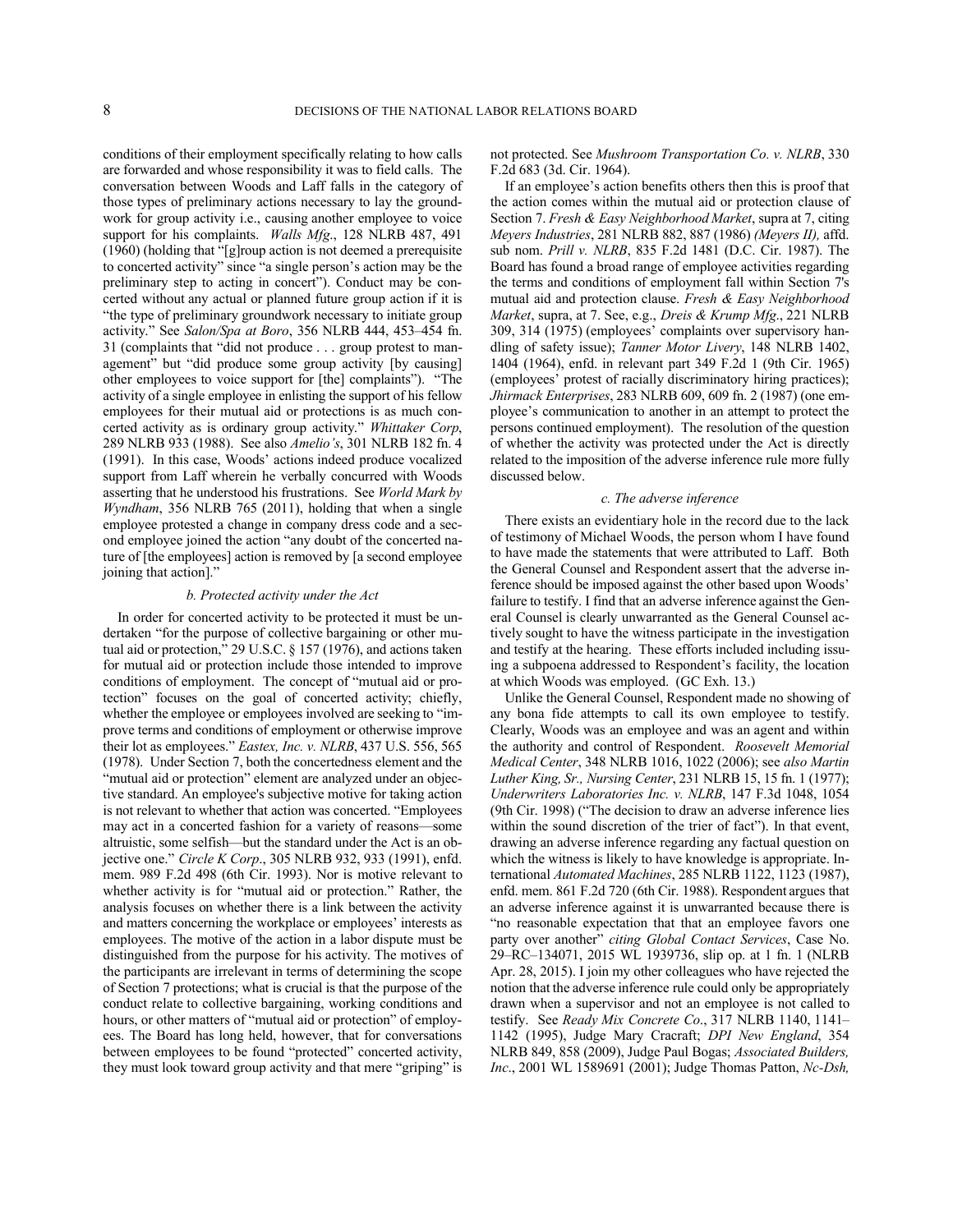*LLP d/b/a Desert Springs Hospital Medical Center* and Theresa Van Leer, 28–CA–127971, 2015 WL 1169324 (Mar. 13, 2015); Judge Ira Sandron, all applying in varying circumstances an adverse inference when a Respondent failed to call an employee. I find considering all of the above that given the critical nature of the missing testimony that drawing an adverse inference against the Respondent is appropriate.

The matters about which Woods could have testified go to the heart of the complaint. For example, he could have testified whether he had previously complained to management and whether his bathroom complaint was a logical outgrowth of those complaints. He could have testified regarding whether he was aware that Mendez was in the bathroom and whether his comments were in fact meant to be overheard as an indirect method of bringing the matters to Respondent's attention. In reality, it is Woods who is the person whose "goals" are in issue. Eastek at 565. Given Woods' absence, and the fact that he is the person who made the statements which form the basis of Laff's discipline, I find that the only logical, and appropriate remedy is to apply the adverse inference and resolve any ambiguities regarding the concerted and/or protected nature of the conversation in the General Counsel's favor. Applying the adverse inference rule, I specifically find that Woods was sharing workplace concerns with the goal of improving terms and conditions of employment and thus was engaged in concerted and protected activity with Laff.

### (1) Laff's discharge violated the Act

In *NLRB v. Burnup & Sims, Inc*., 379 U.S. 21 (1964), the Supreme Court found that Section 8(a)(1) is violated if an employee is discharged for misconduct arising out of a protected activity, despite the employer's good faith, when it is shown that the misconduct never occurred. The Court delineated the scope of its holding by noting that Section  $8(a)(1)$  is violated if it is shown that the discharged employee was at the time engaged in a protected activity, that the employer knew it was such, that the basis of the discharge was an alleged act of misconduct in the course of that activity, and that the employee was not, in fact, guilty of that misconduct. The Court reasoned that, "otherwise the protected activity would lose some of its immunity, since the example of employees who are discharged on false charges would or might have a deterrent effect on other employees . . . A protected activity acquires a precarious status if innocent employees can be discharged while engaging in it, even though the employer acts in good faith." Id. at 173.

Applying the reasoning and rationale of Burnup & Simms to the facts of this case, I find that all of the above-mentioned elements requisite to finding a violation of the Act were present in Laff's termination. Laff was engaged in protected activity which the Employer knew of and which formed the basis of the misconduct, which Laff was in fact not guilty of.

Accordingly, I find that Laff's discharge violated the Act.

#### (2) Woods' discipline violated the Act

In order to determine whether an adverse employment action was effected for prohibited reasons, the Board applies the analysis articulated in *Wright Line*, 251 NLRB 1083 (1980), enfd. 662 F.2d 899 (1st Cir. 1981), cert. denied 455 U.S. 989 (1982), approved in *NLRB v. Transportation Management. Corp*., 462 U.S. 393 (1983).

To establish an unlawful discipline under Wright Line, the General Counsel must first prove, by a preponderance of the evidence, that the employee's protected activities were a substantial or motivating factor in the employer's decision to take action against them. *Manno Electric, Inc*., 321 NLRB 278, 280 (1996). The General Counsel makes a showing of discriminatory motivation by proving the employee's protected activity, employer knowledge of that activity, and animus against the employee's protected conduct. *Naomi Knitting Plant*, 328 NLRB 1279, 1281 (1999). Proof of an employer's motive can be based upon direct evidence or can be inferred from circumstantial evidence, based on the record as a whole. *Ronin Shipbuilding*, 330 NLRB 464 (2000); *Robert Orr/Sysco Food Services*, 343 NLRB 1183 (2004).

If the General Counsel is successful, the burden of persuasion then shifts to the employer to show that it would have taken the same action even in the absence of the employee's protected activities. *Wright Line*, 251 NLRB at 1089; *Septix Waste, Inc*., 346 NLRB 494, 496 (2006); *Williamette Industries*, 341 NLRB 560, 563 (2004).

Once the General Counsel has met its initial burden under Wright Line, an employer does not satisfy its burden merely by stating a legitimate reason for the action taken, but instead must persuade by a preponderance of the credible evidence that it would have taken the same action in the absence of the protected conduct. *T&J Trucking Co*., 316 NLRB 771 (1995); *Manno Electric, Inc*., 321 NLRB at 280 fn. 12. In applying *Wright Line*  the Board has cautioned that, "a judge's personal belief that the employer's legitimate reason was sufficient to warrant the action taken [cannot be] a substitute for evidence that the employer would have relied on this reason alone." *Ingramo Enterprise*, 351 NLRB 1337, 13380 fn. 10 (2007), review denied 310 Fed.Appx. 452 (2d Cir. 2009). The Board has also reminded that "[a]n employer has the right to determine when discipline is warranted and in what form . . . . The Board's role is only to evaluate whether the reasons the employer proffered for the discipline were the actual reasons or mere pretexts." *Cast-Matic Corp.*, 350 NLRB 1349, 1358–1359 (2007).

Applying the law to the facts of the case, I find that the General Counsel has established a prima facie case. Woods engaged in protected and concerted activity when he complained about work policies including the manner in which calls were forwarded to him. See *Chromalloy Gas Turbine Co*., 331 NLRB 858, 863 (2000), enfd. 262 F.3d 184, 190 (2d. Cir. 2001). See also, *Worldmark by Windham*, 356 NLRB at 765. Thus, I find that the first element of the prima facie case has been met.

The second element of the prima facie case is also met as it is undisputed that the Employer was aware of Woods' complaints. This is necessarily true because the complaints were made while Mendez one of Respondent's managers was present.

The third element of the prima facie case is also met as the discipline took place within a time frame in which improper motives can be inferred. Wood's discipline was set in motion the day after he complained. I find the timing of the discharge sufficient to support an inference of animus. See *Sawyer of Napa*, 300 NLRB 131 (1990), *Olathe Health Care Center*, 314 NLRB 54 (1994), *Daniel Construction Co*., 264 NLRB 569 (1982),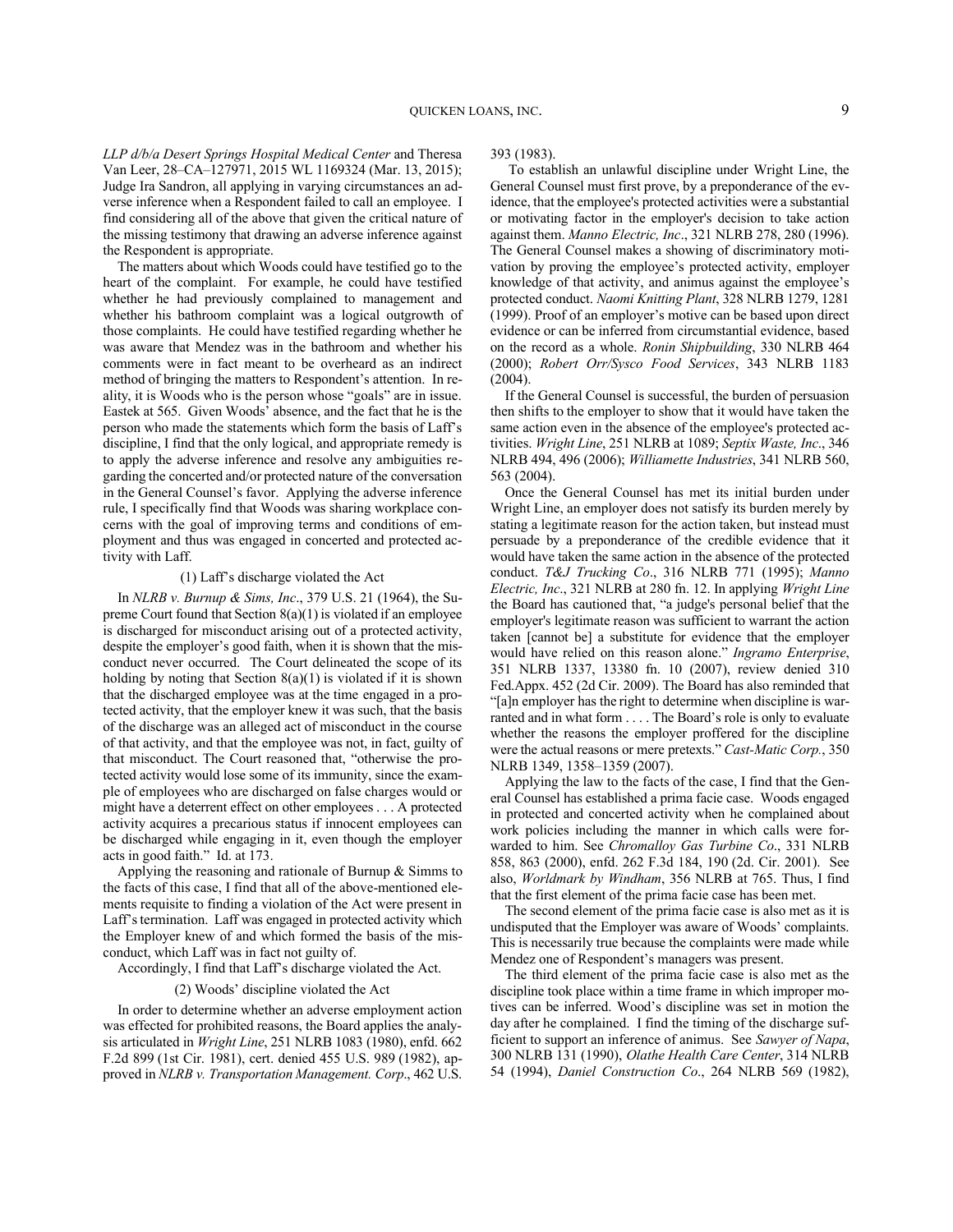enfd. 731 F.2d 191 (2d. Cir. 1984).

Having concluded that the General Counsel satisfied his initial burden under *Wright Line*, the burden shifts to the Respondent to prove, as an affirmative defense, that it would have disciplined Woods even in the absence of his protected activities. This burden may not be satisfied by proffered reasons that are found to be pretextual, i.e., false reasons or reasons not in fact relied upon for the discharge. Rather, as the Board has consistently held, a finding of pretext defeats an employer's attempt to meet its rebuttal burden. Stevens *Creek Chrysler Jeep Dodge*, 357 NLRB 633, 637 (2011), enfd. sub nom. *Mathew Enterprises, Inc. v. NLRB*, 498 Fed.Appx. 45 (D.C. Cir. 2012). Further, an employer does not carry its *Wright Line* burden merely by asserting a legitimate reason for an adverse action, where the evidence shows it was not the real reason and that protected activity was the actual motivation. *T&J Trucking Co*., 316 NLRB 771, 771–773 (1995), enf. mem. sub nom. *NLRB v. T&J Container Systems*, 86 F.3d 1146 (1st Cir. 1996); *Stevens Creek*, supra at 637; *Metropolitan Transportation Services*, 351 NLRB 657, 659–660 (2007). Applying these principles, I find that the Respondent failed to satisfy its burden under *Wright Line*. In particular, I concur with the General Counsel's analysis and I find Respondent's assertions that the discipline would have been effectuated in the absence of the protected activities because of the use of profanity is insufficient to carry its burden because various management witnesses all testified to regular and tolerated use of profanity in the workplace including the use of the word "fucking." Similarly, I find that Woods did not lose protection of the act by his use of profanity. In order to answer this question, the factors set forth in *Atlantic Steel Co*., 245 NLRB 814 (1979); require me to analyze (1) the place of discussion; (2) the subject matter of the discussion; (3) the nature of the employees outburst (4) whether the outburst was, in any way, provoked by an employer's unfair labor practice. In this case, the discussion took place in a public place, the subject concerned terms and conditions of employment, the outburst was not particularly egregious given it occurred in a location with an inherent degree of privacy away from the regular work force. All of these factors, including the undisputed fact that profanity was used regularly and tolerated in and outside of the workplace weigh in favor of finding that in fact Woods did not lose protection under the Act. I therefore find that Respondent violated the Act when it disciplined Woods.

## 3. The unlawful work rules

#### *a. The Mendez email*

In order to determine whether a work rule violates NLRA Section 8(a)(1), the Board considers "whether the rule would reasonably tend to chill employees in the exercise' of their statutory rights." *Lafayette Park Hotel*, 326 NLRB 824, (1998), enfd. 203 F.3d 52 (D.C. Cir. 1999). In making this assessment, the Board engages in a two-step inquiry. *Lutheran Heritage Village-Livonia*, 343 NLRB 646 (2004), First, the Board examines whether the rule "explicitly restricts" section 7 activity; if it does, the rule violates the Act. But if nothing in the rule explicitly restricts Section 7 activity, then the Board moves to the second step, under which the rule violates the Act if it satisfies any one of the following three conditions: "(1) employees would reasonably construe the language to prohibit Section 7 activity; (2) the rule was promulgated in response to union or other Section 7 activity; or (3) the rule has been applied to restrict the exercise of Section 7 rights." The mere maintenance of a rule likely to chill Section 7 activity, whether explicitly or through reasonable interpretation, can amount to an unfair labor practice "even absent evidence of enforcement." *Community. Hospitals of Central California v. NLRB*, 335 F.3d 1079, 1088 (D.C.Cir.2003) (citing the Board's "mere maintenance" rule). In determining whether a challenged rule is unlawful, the Board must, however, give the rule a reasonable reading. It must refrain from reading particular phrases in isolation, and it must not presume improper interference with employee rights. *Lafayette Park* at 825, 827.

The General Counsel argued that the Mendez email contained rules that were unlawful on their face because they specifically prohibited employees from discussing their terms and conditions of employment and their pay. I concur. In *The Loft*, 277 NLRB 1444, 1461 (1986), the Board clearly recognized that a rule prohibiting discussions of pay "constituted a serious impediment to, and a clear restraint upon, and interference with the employees' Section 7 rights to engage in protected and concerted activity." See also *Waco Inc*., 273 NLRB 746 (1984), holding that, "there can be little question that Respondent's rule prohibiting employees from discussion wages constitutes a clear restraint on employees' Section 7 right to engage in concerted activities for mutual aid and protection concerning an undeniably significant term of employment." Id. at 748. I also find that like wages, the discussion of specific clients, client profiles, credit, costs and rates that are given to clients all relate to the most particular aspects of the mortgage banker's work and discussions surrounding these matters lies at the heart of what constitute their terms and conditions of employment. Of particular importance in considering the overly broad and restrictive nature of the rule is the admonition that discussions are precluded in any location that a "potential client" may hear. A "potential client" could be anyone and the location of a "potential client" could be anywhere therefore (at least in theory) the rule could be interpreted to preclude any conversations regarding pay and terms and conditions anywhere. I find that these restrictions unlawfully restrain employees Section 7 rights. See *Double Eagle Hotel & Casino*, 341 NLRB 112 (2004), enfd. 414 F.3d 1249 (10th Cir. 2005), cert. denied 546 U.S. 1170 (2006).

The General Counsel argues that other rules that provided that, "Never, EVER should we be swearing in the bathroom, especially about clients," and the prohibition against stating, "that clients that call in are wasting your (\*swear word\*) time" also violated the Act. (GC Exh.10(b)). I agree. Applying the applicable legal principles enunciated in *Lutheran Heritage*, I find that all of the rules set forth above violate the Act because they were all promulgated in direct response to what I have found to be Section 7 protected and concerted activity. In fact, the rules were promulgated after Woods and Laff engaged in protected and concerted activity for the specific purpose of terminating Laff and later disciplining Woods. So too, the rules were specifically applied to restrict the exercise of Section 7 rights meeting not only the second prong of the test set forth in Lutheran Heritage but also the third.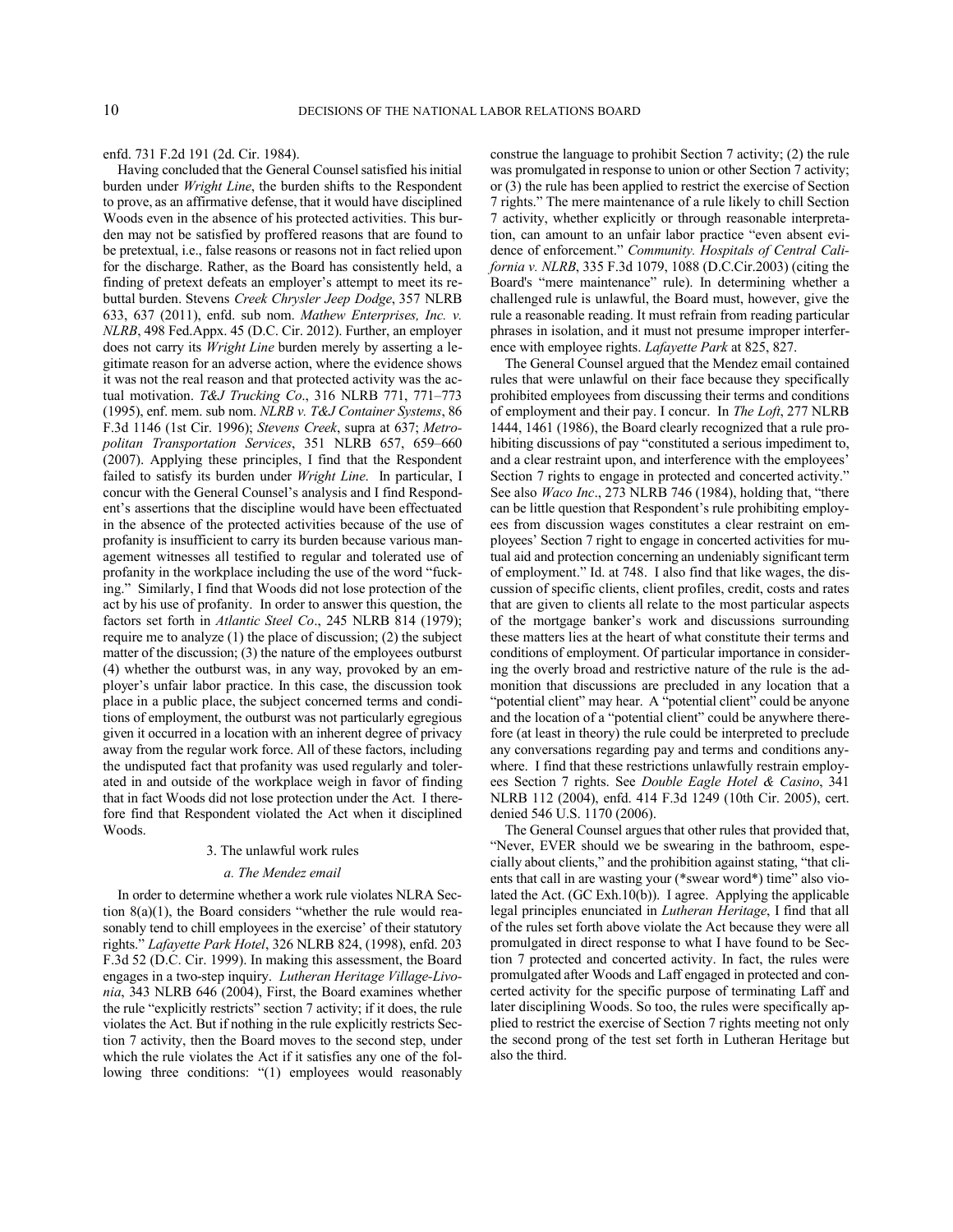### *b. The separation documents*

The General Counsel argues that the separation documents that were provided also Laff violated the Act.

(1) The confidentiality rule contained within the separation documents which requires employees to keep secret "employee information" is overly broad;

The separation documents which Laff received upon his termination require that he keep secret all proprietary /confidential information, including "client information, employee information, financial information, or any other internal information about Quicken Loans." (GC Exh. 4(a).) In *Advance Transportation Co*., 310 NLRB 147 (1993), the Board found that a rule which prohibited "discussing company affairs, activities, personnel, or any phase in operations with unauthorized persons; to be on its face unlawful because it failed "to define the area of permissible employee conduct thus it is calculated to cause employees to refrain from engaging in protected activities." Similar reasoning is applicable to this case as the requirement to keep secret employee information is so broad as to potentially encompass directly Section 7 activity and could reasonably be construed by employees to restrict Section 7 activities.

(2) The obligation to return all company property is overly broad because it restricts employees from providing items like employee handbooks to government agencies and private counsel.

General Counsel argues that the return of property rule is overly broad because it restricts employees from providing employee handbooks from government agencies. I agree. At the very least without any language to except the provision of company property to government agencies for lawful investigative purposes the rule is ambiguous and as such is susceptible to the reasonable interpretation that it bars Section 7 activity.

(3) The prohibition in the rules to "Refrain from Contacting or Soliciting Quicken Loans' Employees or Clients" "For Any Reason" is Overly Broad.

I also find that the rule which restricts employees from contacting or soliciting Quicken Loans' employees or clients "for any reason" to be overly broad. As noted in *Quicken Loans*, *Inc.*, 359 NLRB 1201 (2013). "within certain limits, employees are allowed to criticize their employer and its products as part of their Section 7 rights, and employees sometime do so in appealing to the public, or to their fellow employees, in order to gain their support." Id. See also *Arlington Electric, Inc*., 332 NLRB 845 (2000). I find an employee reading the document could reasonably conclude that the prohibition contained in the separation documents directly restrict Section 7 rights and thus the rule violates the Act.

# 1. The interrogation of Laff

In determining whether an interrogation is coercive in violation of Section 8(a)(1), the Board applies a totality of the circumstances test which considers whether under all circumstances the interrogation reasonably tends to restrain, coerce, or interfere with rights guaranteed by the Act. *Bloomfield Health Care Center*, 352 NLRB 252 (2008). Relevant factors for consideration were set forth by the Board in *Rossmore House*, 269 NLRB 1176 (1984), affd. sub nom. *Hotel Employees Local 11 v. NLRB*, 760 F.2d 1006 (9th Cir. 1985), and derived by the Board from standards articulated by the court in *Bourne Co. v. NLRB*, 332 F.2d 47 (2d Cir. 1964). The underlying premise of the Board's holding in *Rossmore House* is that on many occasions interrogations can be completely lawful acts. *Rossmore Hous*e sets forth factors to consider in determining whether any particular interrogation falls outside the bounds of a lawful interrogation. The factors are as follows: (1) The background, i.e. is there a history of employer hostility and discrimination? (2) The nature of the information sought, e.g. did the interrogator appear to be seeking information on which to base taking action against individual employees? (3) The identity of the questioner, i.e., how high was he in the company hierarchy? (4). Place and method of interrogation, e.g., was employee called from work to the boss' office? Was there an atmosphere of "unnatural formality"? (5). Truthfulness of the reply. See *McClain & Co.*, 358 NLRB 1070 (2012), see also *Camarco Loan Mfg. Plant*, 356 NLRB 1182 (2011). *Mediplex of Danbury*, 314 NLRB 470, 472 (1994). *Donaldson Bros. Ready Mix*, Inc., 341 NLRB 958 (2004). *Rossmore House* provides relevant factors for consideration however, the factors are not meant to be "mechanically applied" and it is not essential to a finding of a coercive interrogation that each and every element of *Rossmore House* be met. The fundamental issue is whether the questioning would reasonably have a tendency to interfere with, restrain or coerce employees in the exercise of their Section 7 Rights. This is an objective standard and does not turn on whether the employee was actually intimidated. *Multi-Aid Service*, 331 NLRB 1126 (2000), enf. 255 F.3d 363 (7th Cir. 2001).

The interrogator, Glomski was seeking information to use to take action against the employee, the meeting was held in his office, the office of the regional vice president, the meeting was conducted in the presence of Laff's supervisor, Jordon Smith. In addition, the meeting came at the heels of what I have already found to be an overly broad email which limits discussion of wages. Of critical importance is the manner in which the interrogation was conducted. Instead of directly asking Laff if he had engaged in any specific misconduct Glomski began the meeting by referring to the email asking Laff had seen it and then asking, "if he had any part in the situation that went down." Applying the totality of the circumstances test enunciated in *Rossmore House* to the facts of this case, I find that a reasonable employee who had read the email could have concluded by Glomski's questions that they were being interrogated about the overly broad and unlawful rules i.e. discussing their pay and/or clients. Thus, I find that the interrogation was coercive and in violation of Section 8(a)(1) as it would reasonably tend to restrain, coerce, or interfere with Section 7 rights.

## 2. Respondent created the impression of surveillance among its employees

The test for determining whether an employer unlawfully creates an impression of surveillance is whether under the circumstances, the employee reasonably could conclude from the statement in question that his protected activities are being monitored. *Mountaineer Steel, Inc.,* 326 NLRB 787 (1998), enfd. 8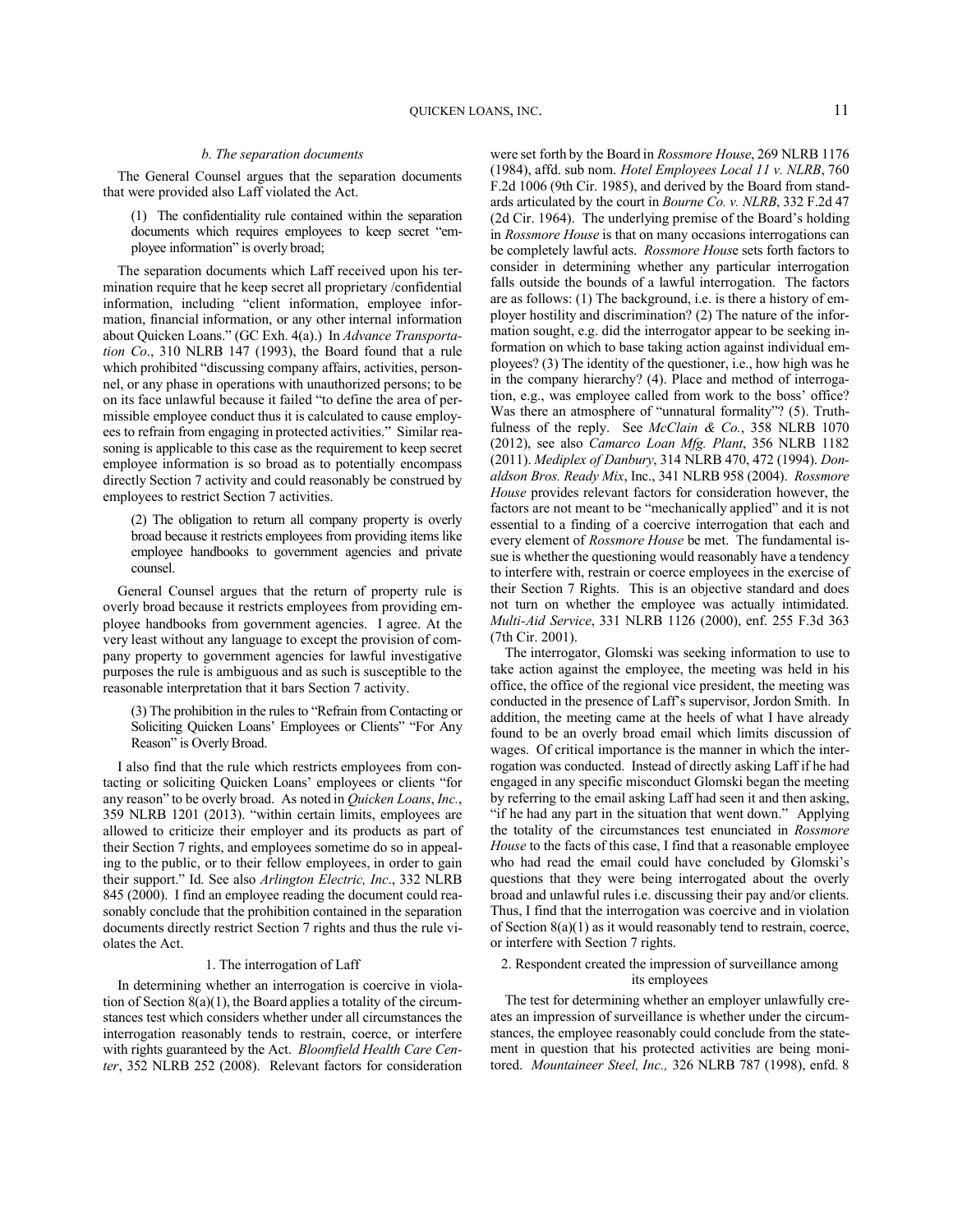Fed.Appx. 180 (4th Cir. 2001). The Board has held that an employer "creates the impression of surveillance when it monitors employees' protected concerted activity in a manner that is "out of the ordinary" even if the activity is conducted openly. I find that any employee who underwent an interrogation about a conversation he had in the restroom (a location that has inherent in it some level of privacy), with another employee in which in which a company vice president tells them he has information, "from someone he trusted" about what another said in the bathroom after receiving an email that referenced discussing client and pay would reasonably conclude that their protected activities were being monitored. The Board has held that, "employees should not have to fear that "members of management are peering over their shoulders" or as in this case peering over or under the bathroom stall taking note of their concerted activities. *Conley Trucking*, 349 NLRB No. 30 (2007) (not published in Board volumes).

## 3. The Respondent's discharge and discipline of Laff and Woods violates Section 8(a)(1) pursuant to the Board's "*Double Eagle*" rule

After the occurrence of the bathroom incident, Respondent via email created rules the violation of which Respondent specifically warned, "things like this WILL NOT be tolerated in this culture and will be dealt with swiftly." (GC Exh.10(a)). After promulgating the rules Respondent thereafter proceeded to discharge Laff and discipline Woods pursuant to the unlawfully over broad rules. The Board has consistently held that discipline imposed under an unlawfully overbroad rule violates the Act (the "Double Eagle rule"). See *Double Eagle Hotel & Casino*, 341 NLRB 112, 112 fn. 3 (2004), enfd. 414 F.3d 1249 (10th Cir. 2005), cert. denied 546 U.S. 1170 (2006); *Opryland Hotel*, 323 NLRB 723 (1997). In *Continental Group, Inc.*, 357 NLRB409, 412 (2011), the Board outlined limits to the application of "the Double Eagle rule." The Board held there that discipline imposed under an unlawfully overbroad rule only violates the Act where an employee violated the rule by (1) engaging in protected conduct (e.g., concerted solicitation, distribution, or discussion of terms and conditions of employment); or (2) engaging in conduct that "implicates the concerns underlying Section 7 of the Act."

Applying *Continental Group Inc.*, to Laff's discharge raises an important issue which apparently the Board has not had occasion to address. The analysis is Continental Group Inc., contemplates a situation in which the employee actually violated the over broad rule. It does not however address the question of what rule applies when in fact the employee did not violate the rules for which he is disciplined.

In any event, I find that Laff and Woods were both engaged in protected conduct and conduct that implicates the concerns underlying Section 7 the Act. Namely engaging in protected and concerted activity discussing their concerns regarding their terms and conditions of employment. Thus, the termination and discipline fall within the ambit of Continental Group, Inc.'s standards upon which I find that liability is established.

1

### CONCLUSIONS OF LAW

1. Respondent is an employer engaged in commerce within the meaning of Section  $2(2)$ ,  $(6)$ , and  $(7)$  of the Act.

2. By discharging Charging Party for engaging in protected and concerted activities Respondent violated the Section 8(a)(1) of the Act as alleged in the complaint.

3. The Respondent has also violated Section 8(a)(1) by:

(a) Since February 11, 2015, promulgating and maintaining overly broad rules prohibiting employees from discussing pay, clients and terms and conditions of employment.

(b) Applying the overly broad rules to discipline Michael Woods and discharge Austin Laff

(c) Maintaining overly broad confidentiality rules pertaining to employees who are separated that restrict employees' Section 7 activity.

4. The above unfair labor practices affect commerce within the meaning of Section  $2(2)$ ,  $(6)$ , and  $(7)$  of the Act.

### **REMEDY**

Having found Respondent has engaged in certain unfair labor practices, I find Respondent must be ordered to cease and desist and to take certain affirmative action designed to effectuate the policies of the Act.

The General Counsel requests that Laff be reimbursed for "all search-for-work and work-related expenses regardless of whether the discriminatee received interim earnings in excess of these expenses, or at all, during any given quarter, or during the overall backpay period" (GC Exh. 1(ee).) I concur that in order to make the employee whole such expenses ought to be recoverable. However, as the Board has not yet authorized such a remedy, I decline to order such.

Backpay shall be computed in accordance with *F. W. Woolworth Co.*, 90 NLRB 289 (1950), with interest at the rate prescribed in *New Horizons*, 283 NLRB 1173 (1987), compounded daily as prescribed in *Kentucky River Medical Center*, 356 NLRB 6 (2010). Respondent shall file a report with the Regional Director for Region 28, within 21 days of the date the amount of back pay is fixed, either by agreement or Board order, a report allocating the backpay award to the appropriate calendar year(s). *AdvoServ of New Jersey*, 363 NLRB No. 143 (2016). Respondent shall also compensate the discriminatee for the adverse tax consequences, if any, of receiving one or more lump-sum back pay awards covering periods longer than 1 year, *Don Chavas, LLC d/b/a Tortillas Don Chavas*, 361 NLRB 101 (2014).

On these findings of fact and conclusions of law and on the entire record, I issue the following recommended<sup>2</sup>

### ORDER

The Respondent, Quicken Loans, Inc., Scottsdale, Arizona, its officers, agents, successors, and assigns, shall

1. Cease and desist

(a) Terminating or disciplining any employee for engaging in protected concerted activities, including but not limited to expressions of concern regarding policies relating to which calls are fielded by mortgage bankers.

Order shall, as provided in Sec. 102.48 of the Rules, be adopted by the Board and all objections to them shall be deemed waived for all purposes.

<sup>2</sup> If no exceptions are filed as provided by Sec. 102.46 of the Board's Rules and Regulations, the findings, conclusions, and recommended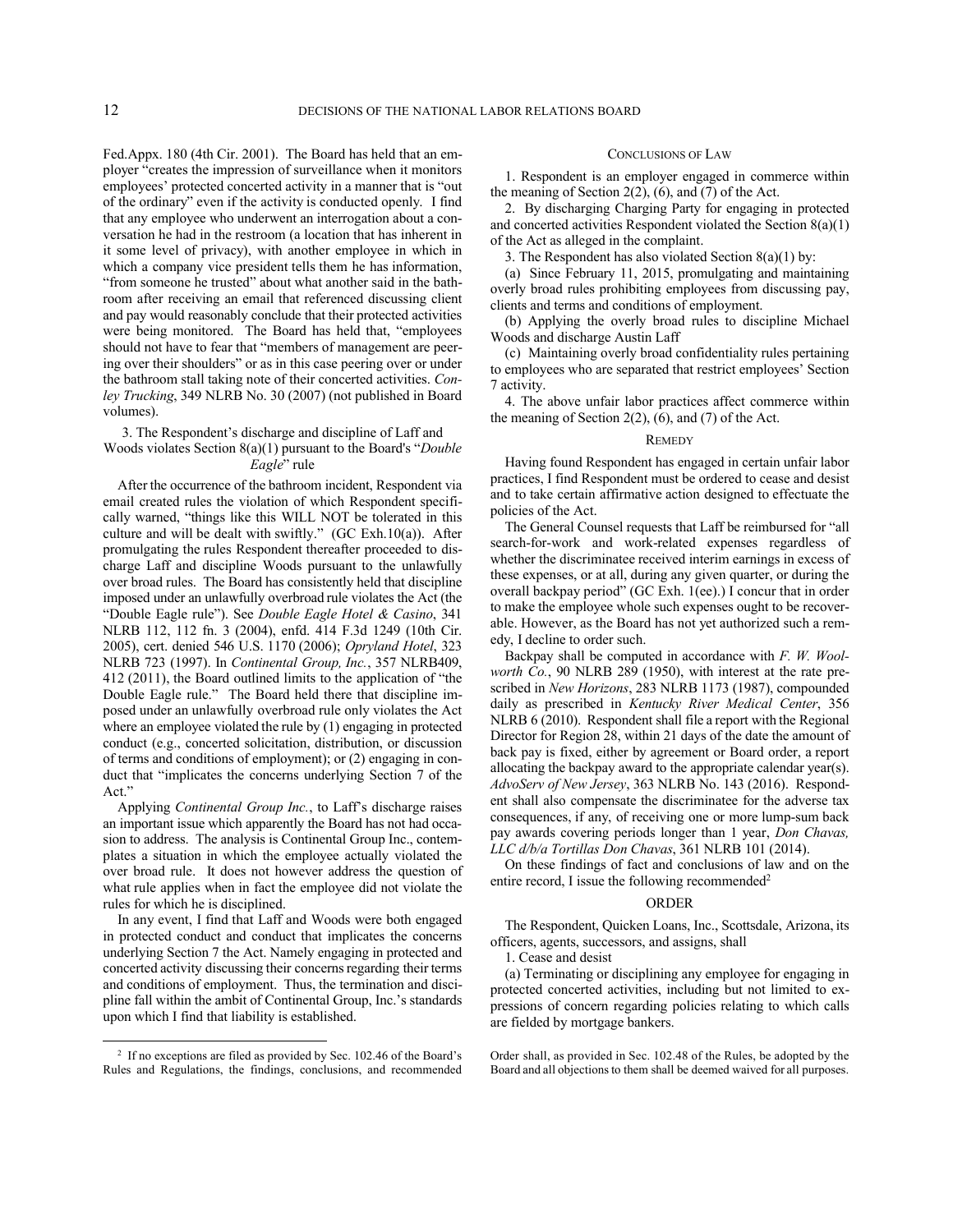(b) Maintaining any rule that prohibits employees from discussing pay, or clients and/or terms and conditions of employment in the workplace including the restroom located at its facility.

(c) Discharging or disciplining employees because they violated an overly broad rule which restricts their Section 7 rights.

(d) Maintaining overly broad confidentiality rules pertaining to employees who are separated that restrict employees' Section 7 activity.

(e) In any like or related manner interfering with, restraining, or coercing employees in the exercise of the rights guaranteed them by Section 7 of the Act.

2. Take the following affirmative action necessary to effectuate the policies of the Act.

(a) Within 14 days from the date of this Order, offer Austin Laff full reinstatement to his former job or, if that job no longer exists, to a substantially equivalent position, without prejudice to his seniority or any other rights or privileges previously enjoyed.

(b) Make Austin Laff whole for any loss of earnings and other benefits suffered as a result of the unlawful discrimination against him, in the manner set forth in the remedy section of the decision. Compensate Austin Laff for the adverse tax consequences, if any, of receiving a lump-sum backpay award, and shall file a report with the Regional Director for Region 28, within 21 days of the date the amount of back pay is fixed, either by agreement or Board order, a report allocating the backpay award to the appropriate calendar year(s).

(c) Rescind the overly broad rules which prohibit discussion of pay, clients and terms and conditions of employment and notify all employees that such rules have been rescinded.

(d). Rescind and remove the overly broad confidentiality rules from Respondent's separation documents.

(e) Within 14 days from the date of this Order, remove from its files any reference to the unlawful termination of Austin Laff and the unlawful discipline of Michael Woods and within 3 days thereafter notify him in writing that this has been done and that the materials removed will not be used as a basis for any future personnel action against him and/or referred to in response to any inquiry whatsoever including but not limited to any inquiry from any employer, employment agency, unemployment insurance office, or reference seeker or otherwise used against him in any way.

(f) Provide at a reasonable place designated by the Board or its agents, all payroll records, social security payment records, timecards, personnel records and reports, and all other records, including an electronic copy of such records if stored in electronic form, necessary to analyze the amount of back pay due under the terms of this Order.

(g) Within 14 days after service by the Region, post at its facility in Scottsdale, Arizona, copies of the attached notice marked "Appendix."<sup>3</sup> Copies of the notice, on forms provided by the Regional Director after being signed by the Respondent's authorized representative, shall be posted by the Respondent immediately upon receipt and maintained for 60 consecutive days

1

in conspicuous places including all places where notices to employees are customarily posted. Reasonable steps shall be taken by the Respondent to ensure that the notices are not altered, defaced, or covered by any other material. In addition to physical posting of paper notices, the notices shall be distributed electronically, such as by email, posting on an intranet or an internet site, and/or other electronic means, if the Respondent customarily communicates with its employees by such means. In the event that, during the pendency of these proceedings, the Respondent has gone out of business or closed the facility involved in these proceedings, the Respondent shall duplicate and mail, at its own expense, a copy of the notice to all current employees and former employees employed by the Respondent at any time since February 24, 2011.

(h) Within 21 days after service by the Region, file with the Regional Director a sworn certification of a responsible official on a form provided by the Region attesting to the steps that the Respondent has taken to comply.

Dated, Washington, D.C. March 17, 2016

## APPENDIX

NOTICE TO EMPLOYEES POSTED BY ORDER OF THE NATIONAL LABOR RELATIONS BOARD An Agency of the United States Government

### FEDERAL LAW GIVES YOU THE RIGHT TO:

Form, join or assist a union

Choose representatives to bargain with us on your behalf

Act together with other employees for your benefit and protection

Choose not to engage in any of these protected activities.

YOU HAVE the right to discuss wages, hours, and working conditions with other employees and we will not do anything to interfere with your exercise of that right.

WE WILL NOT maintain the following unlawful rules in our separation of employment documents.

"Your continuing obligation to keep secret all Proprietary/Confidential Information. This includes, but is not limited to, information relating to proprietary software, business methods, client information, employee information, financial information, or any other internal information about Quicken Loans;"

"Your obligation to return all Company Property and Information and to delete any residual Information stored on any of your personal devices or other electronic storage means. Company Property and Information includes, but not limited to, computers, monitors, pagers, lists, reports, employee handbooks, manuals, business cards, diskettes or nay other Quicken Loans equipment or material;" and

"Your continuing obligation to refrain from contacting or soliciting Quicken Loans' employees or clients, for any reason, even if you cultivated the clients while working here."

<sup>&</sup>lt;sup>3</sup> If this Order is enforced by a judgment of a United States court of appeals, the words in the notice reading "Posted by Order of the National Labor Relations Board" shall read "Posted Pursuant to a Judgment of the

United States Court of Appeals Enforcing an Order of the National Labor Relations Board."